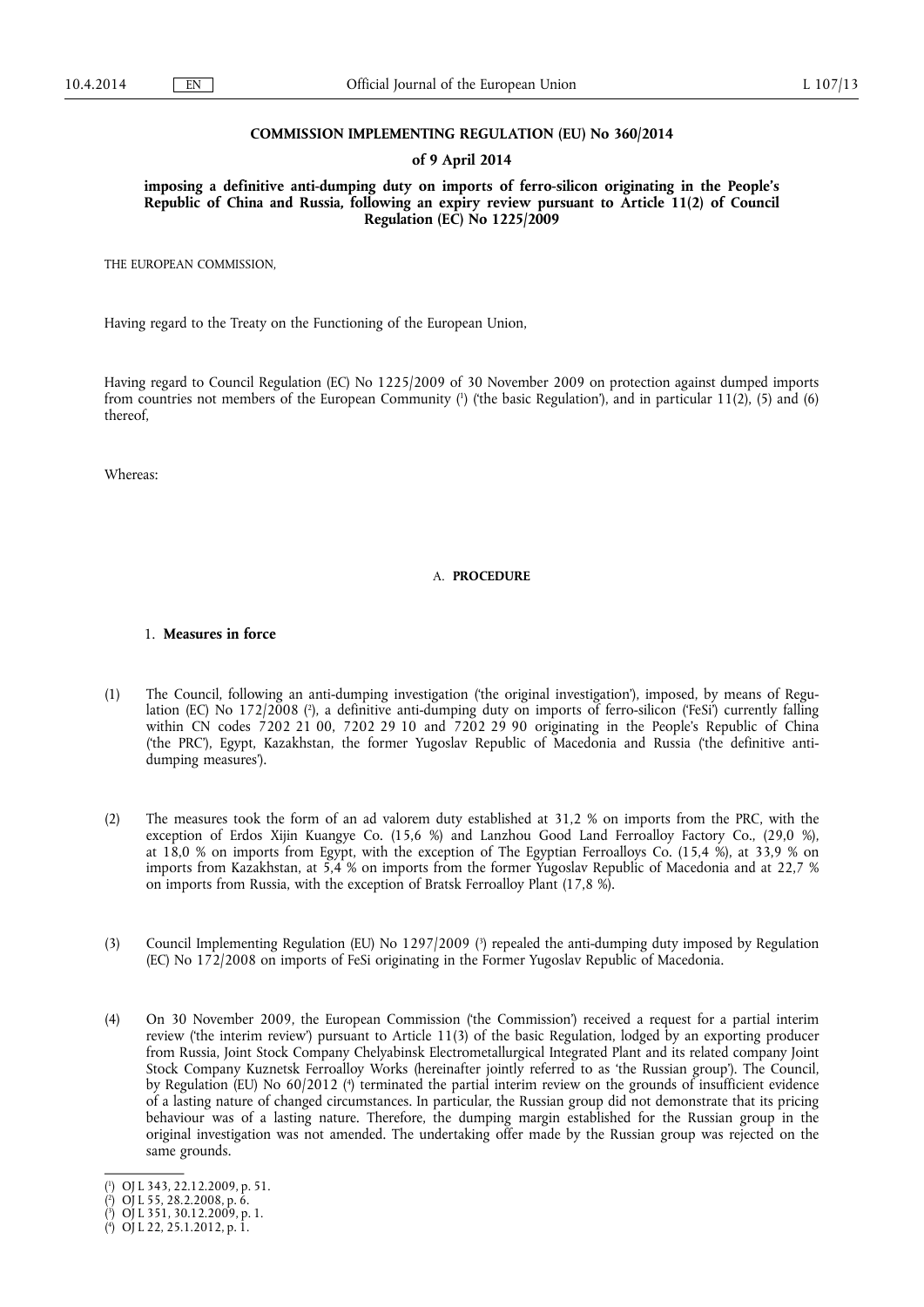# 2. **Request for an expiry review**

- (5) Following the publication of a notice of impending expiry ( 1 ) of the definitive anti-dumping measures in force, the Commission received on 28 November 2012 a request for the initiation of an expiry review of those measures pursuant to Article 11(2) of the basic Regulation. The request was lodged by Euroalliages ('the applicant') on behalf of producers representing more than 25 % of the total Union production of FeSi.
- (6) The request concerned the following two countries: the PRC and Russia.
- (7) The request was based on the grounds that the expiry of the measures would be likely to result in a continuation or recurrence of dumping and injury to the Union industry.

# 3. **Initiation of an expiry review**

(8) Having determined, after consulting the Advisory Committee, that sufficient evidence existed for the initiation of an expiry review, the Commission announced, on 28 February 2013, by a notice published in the *Official Journal*  of the European Union (?) ('the notice of initiation'), the initiation of an expiry review pursuant to Article 11(2) of the basic Regulation.

## 4. **Investigation**

- 4.1. *Review investigation period and period considered*
- (9) The investigation of a continuation or recurrence of dumping covered the period from 1 January 2012 to 31 December 2012 ('the review investigation period' or 'RIP'). The examination of the trends relevant for the assessment of the likelihood of a continuation or recurrence of injury covered the period from 1 January 2009 to 31 December 2012 ('the period concerned').
	- 4.2. *Parties concerned by the investigation*
- (10) The Commission officially advised the applicants, the other known Union producers, the exporting producers in the PRC and in Russia, the unrelated importers, the users known to be concerned, and the representatives of the exporting countries, of the initiation of the expiry review. The interested parties were given the opportunity to make their views known in writing and to request a hearing within the time limit set out in the notice of initiation.
- (11) All interested parties, who so requested and showed that there were particular reasons why they should be heard, were granted a hearing.
- (12) In view of the apparent large number of exporting producers in the PRC and of unrelated importers in the Union involved in the investigation, sampling was envisaged in the notice of initiation, in accordance with Article 17 of the basic Regulation. In order to enable the Commission to decide whether sampling would be necessary and, if so, to select a sample, the above-mentioned parties were requested to make themselves known to the Commission within 15 days of the initiation of the review and to provide the Commission with the information requested in the notice of initiation.
- (13) Given that only one exporting producer in the PRC provided the information requested in the notice of initiation and expressed its willingness to cooperate with the Commission, it was decided not to apply sampling in the case of the exporting producers in the PRC. After having received the questionnaire, the exporting producer decided not to cooperate further. Therefore, it is considered that no exporting producer in the PRC cooperated in the investigation.

<sup>(</sup> 1 ) OJ C 186, 26.6.2012, p. 8.

<sup>(</sup> 2 ) OJ C 58, 28.2.2013, p. 15.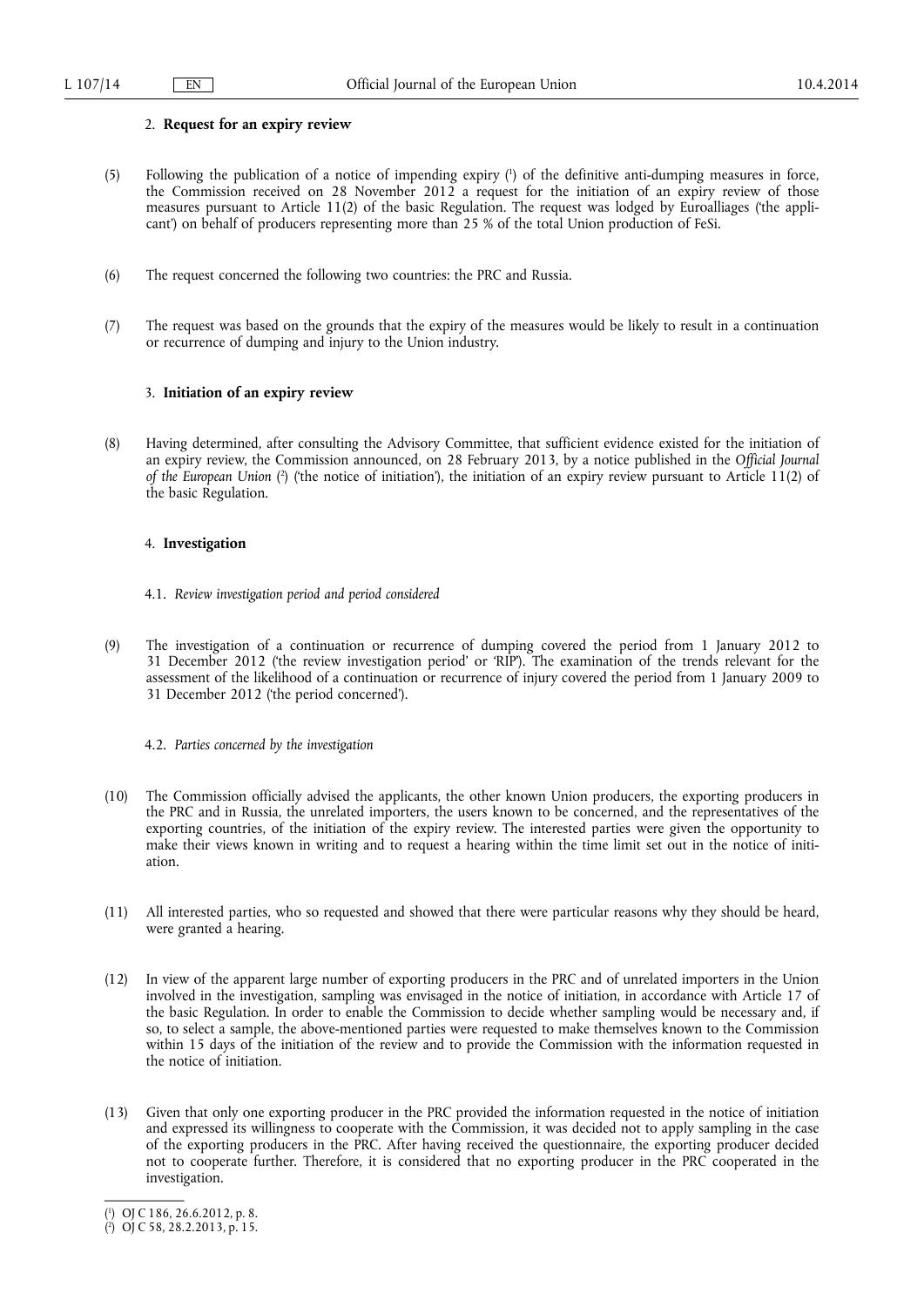- (14) Regarding Russia, all known Russian producers were invited to cooperate in the investigation, namely Bratsk Ferroalloy Plant, Serov Ferroalloy Plant, NLMK and the Russian group. Only one Russian group cooperated with the Commission in the current review investigation.
- (15) With regard to the unrelated importers, no reply to the questionnaire was received. Therefore, it is considered that no unrelated importer in the Union cooperated in the investigation.
- (16) Replies to the questionnaires were received from six out of seven known Union producers of FeSi. In view of the relatively limited number of Union producers, no sampling was envisaged in the review investigation.
- (17) Verification visits were carried out at the premises of the following companies:
	- (a) Union producers:

FERROATLANTICA Group:

Ferroatlantica S.L. — Madrid, Spain

Ferropem — Chambery, France

HUTA LAZISKA S.A. — Laziska Gorne, Poland

OFZ a.s. — Istebne, Slovakia

TDR LEGURE d.o.o. — Ruse, Slovenia

VARGON ALLOYS A.B. — Vargön, Sweden

(b) Union users:

Aperam SA — Luxembourg

Ugitech — Ugine, France

(c) Exporting producer in Russia:

The Russian group:

JSC Chelyabinsk Electrometallurgical Integrated Plant ('JSC CHEMK') — Chelyabinsk, Russia

JSC Kuznetsk Ferroalloy Works ('JSC KF') — Novokuznetsk, Russia

- RFA International LP ('RFAI') Mishawaka, USA
- (d) Producers in the analogue country:

Elkem AS, Oslo, Norway

FESIL Rana Metall AS, Trondheim, Norway

Finnfjord AS, Finnsnes, Norway.

## B. **PRODUCT CONCERNED AND LIKE PRODUCT**

# 1. **Product concerned**

(18) The product concerned is ferro-silicon currently falling within CN codes 7202 21 00, 7202 29 10 and 7202 29 90, originating in the PRC and Russia.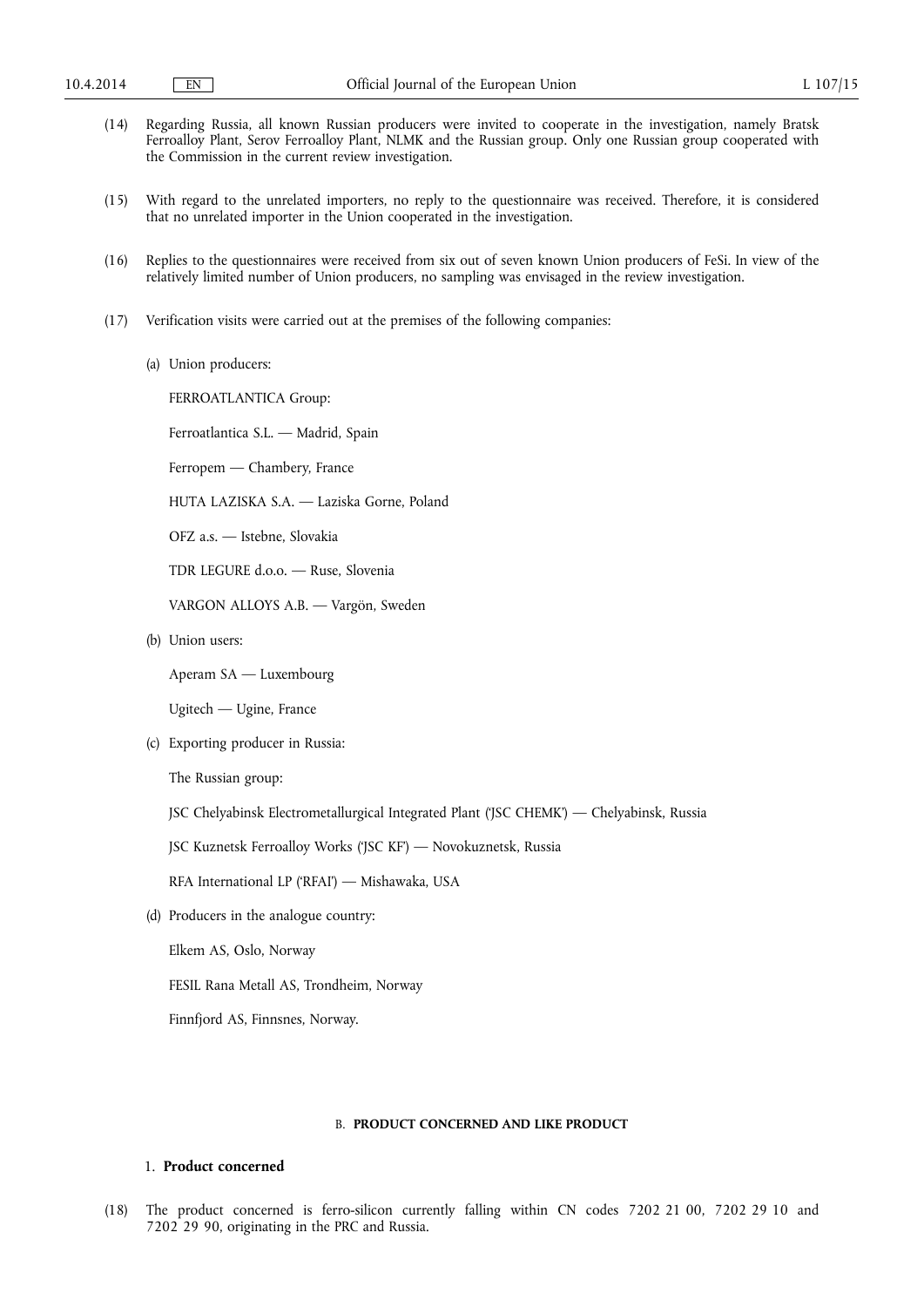(19) The production of FeSi takes place in electric arc furnaces by means of reducing quartz using carbon-bearing products. This process is energy-intensive. FeSi is sold in the form of lumps, grains or powder and exists in various qualities, depending on the silicon and the impurity content (e.g. aluminium). FeSi with a silicon content of 70 % and above is considered as a high purity product. With a silicon content of more than 55 % and less than 70 %, it is a medium purity product, and with a silicon content of less than 55 % it is a low purity product. The product concerned is essentially used as a deoxidiser and as an alloying component in the iron and steel industry.

#### 2. **Like product**

(20) The FeSi produced and sold in the Union by the Union industry and the FeSi produced and sold in Norway ('the analogue country') as the PRC is a non-market economy country and has not been investigated in the course of this investigation, and in Russia was found to have essentially the same physical and chemical characteristics and the same basic uses as the FeSi produced in the PRC and in Russia and sold for export to the Union. They are therefore considered to be alike within the meaning of Article 1(4) of the basic Regulation.

# C. **LIKELIHOOD OF A CONTINUATION OR RECURRENCE OF DUMPING**

(21) In accordance with Article 11(2) of the basic Regulation, it was examined whether the expiry of the existing measures would be likely to lead to a continuation or recurrence of dumping from the two countries concerned.

# IMPORTS FROM THE PRC

#### 1. **Preliminary remarks**

- (22) As stated in recital (13) above, no Chinese exporting producers cooperated with the investigation. Thus, in the absence of cooperation from exporting producers in the PRC, the overall analysis, including the dumping calculation, is based on facts available pursuant to Article 18 of the basic Regulation.
- (23) Therefore, the likelihood of a continuation or recurrence of dumping was assessed by using the expiry review request, combined with other sources of information such as trade statistics on imports and exports (Eurostat and Chinese export data) and other information publicly available.
- (24) The absence of cooperation affected the comparison of the normal value with the export price of the various product types. As explained in recital (30) below, it was considered appropriate to establish both the normal value and the export price on a global basis, namely based of one single product, in accordance with Article 18 of the basic Regulation.
- (25) In accordance with Article 11(9) of the basic Regulation, the same methodology as that used to establish dumping in the original investigation was followed whenever it was found that circumstances had not changed.

# 2. **Dumping of imports during the RIP**

- 2.1. *Determination of the Normal Value*
- (26) In the notice of initiation, the Commission invited all interested parties to comment on its proposal to use Norway as a market economy third country for the purpose of establishing normal value in respect of the PRC. Norway was used as an analogue country in the original investigation. In the absence of comments from any parties on this aspect, it was concluded that Norway should be selected again as an analogue country to establish the normal value for the PRC in accordance with Article  $2(7)(a)$  of the basic Regulation.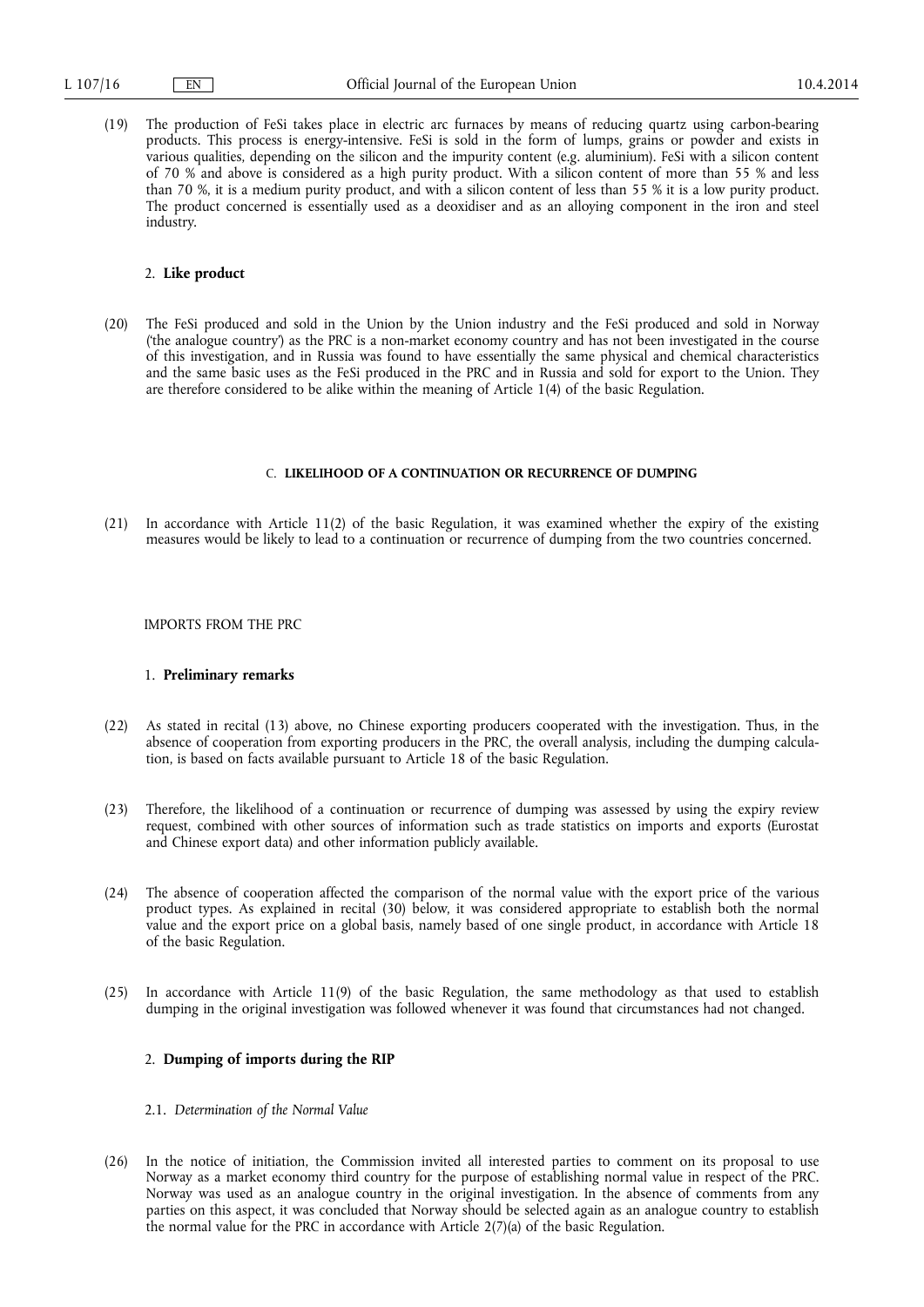- (27) In accordance with Article 2(2) of the basic Regulation it was first examined whether the total volume of domestic sales of the like product to independent customers made by the cooperating producers in Norway was representative in comparison with the total export volume from the PRC to the Union, namely whether the total volume of such domestic sales represented at least 5 % of the total volume of export sales of the product concerned to the Union. On that basis, it was found that the domestic sales in the analogue country were representative.
- (28) It was also examined whether the domestic sales of the like product could be regarded as being made in the ordinary course of trade pursuant to Article 2(4) of the basic Regulation. This was done by establishing the proportion of domestic sales to independent customers on the domestic market which were profitable during the RIP.
- (29) Normal value was thus based on the actual domestic price, which was calculated as a weighted average price of the profitable domestic sales made during the RIP.
	- 2.2. *Determination of the export price*
- (30) As stated in recital (24) above, the Chinese exporting producers did not cooperate in the investigation. Therefore, the export price was based on the best information available, in accordance with Article 18 of the basic Regulation.
- (31) The volume and the import prices were first extracted from the Eurostat import database for the three CN codes listed in recital (18) above, namely with the distinction of the quality. Given that it was considered appropriate to establish the export price on an average basis, the data extracted for CN codes 7202 29 10 and 7202 29 10 90 was adjusted to the silicon content of CN code 7202 21 00. This method is the one proposed in the review request to estimate the total volume of imports on the basis of the quality FeSi75. The volume and import prices of these three CN codes were aggregated and weighted to reflect one average.
- (32) Finally, this average import price at CIF level was adjusted by deducting in particular the transportation costs to arrive at the ex-works value. The sales price was thus established in accordance with Article 2(8) of the basic Regulation, on the basis of the price paid or payable reported in Eurostat import statistics.

### 2.3. *Comparison and adjustments*

(33) The comparison between the normal value and the export price was made on an ex-works basis. In order to ensure a fair comparison, account was also taken of differences which affect price comparability in accordance with Article 2(10) of the basic Regulation. In particular, adjustments were made to reflect customs exportation taxes, on the basis of data mentioned in the review request given the lack of cooperation from Chinese exporting producers.

#### 2.4. *Dumping during the RIP*

- (34) On the basis of above, the dumping margin expressed as a percentage of the free-at-Union-frontier price, before duty, was found to be 165 %.
- (35) However, it has to be noted that the total import volume of the product concerned to the Union has drastically decreased after the imposition of the original measures and that the above-mentioned dumping margin was established on the basis of a limited volume of imports (namely less than 2 500 tonnes during the RIP).
- (36) Therefore, for the completeness of the analysis, the pricing behaviour of the Chinese exporting producers on the three most important non-Union markets, namely Japan, South Korea and the United States of America ('the USA') was also examined.
- (37) For that purpose, Chinese export figures were used to establish the price of Chinese exports to Japan, South Korea and the USA. The comparison with the normal value established above also showed the existence of dumping, varying between 86 % to 92 %, depending on the country of destination.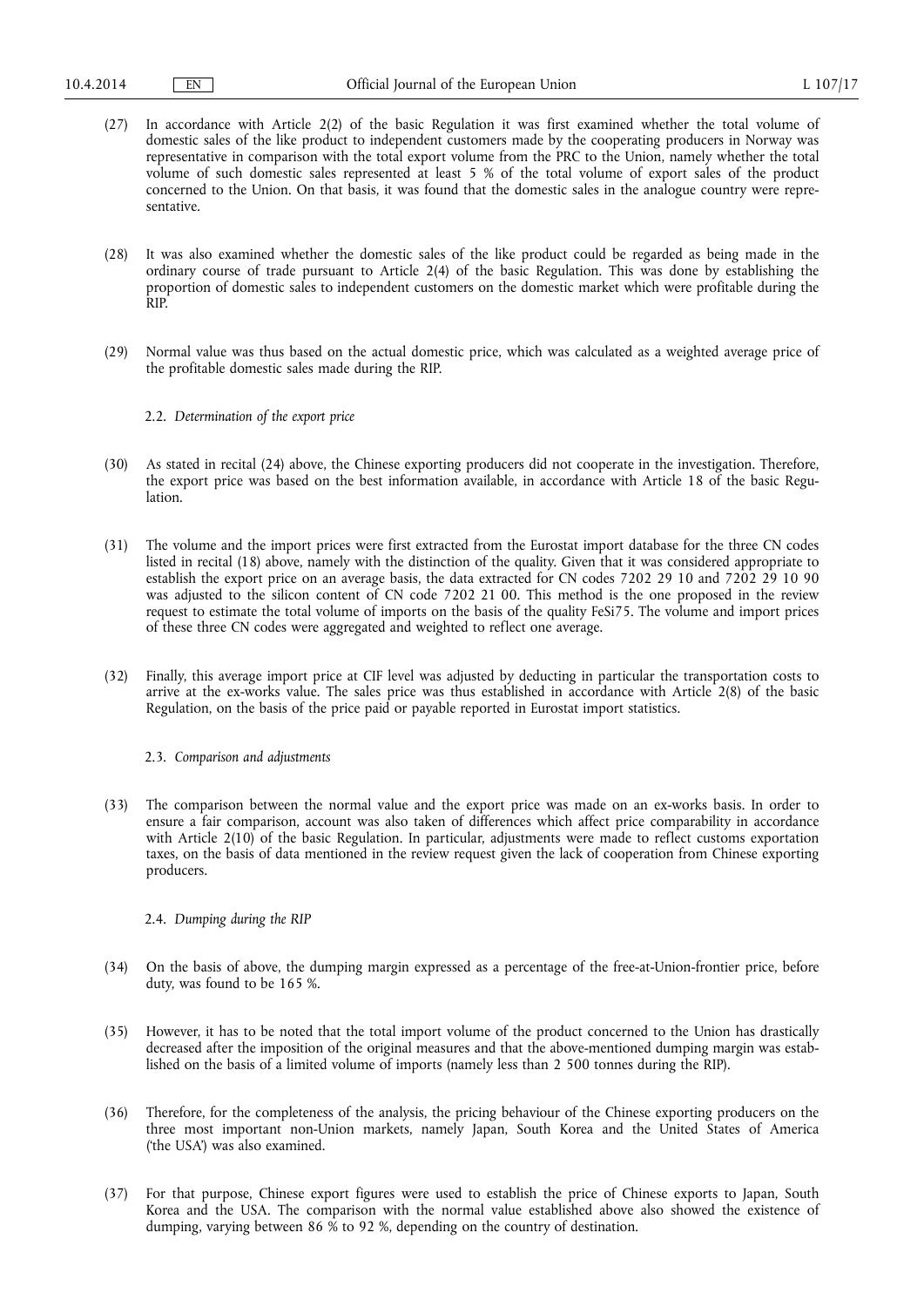#### 3. **Development of imports should measures be repealed**

- 3.1. *Production capacity of the PRC*
- (38) The PRC is by far the world's largest FeSi producing country. The production capacity was estimated to be 10-11 million tonnes per year during the RIP. Therefore, the PRC's industry operated at an estimated 50 % of its production capacity. This means there is a current spare capacity of around 5,5 million tonnes per annum which represents almost seven times the total Union consumption. In spite of this current overcapacity and based on information provided by the applicant, it appears that capacity in the PRC is still expanding as larger and more efficient furnaces are currently built.
- (39) There is no evidence to suggest that the level of consumption on the Chinese domestic market or third country markets would significantly increase and thus absorb increased production in case the spare capacity of the Chinese producers were to be used.

# 3.2. *Attractiveness of the Union market*

- (40) After the imposition of definitive measures in February 2008, imports from the PRC decreased steadily and became marginal, representing less than 1 % of Union consumption during the RIP. After a peak of imports of around 330 400 tonnes in 2007, imports decreased to less than 2 500 tonnes in 2012. However, the EU market for FeSi remains attractive for Chinese exports, based on the observed price levels.
- (41) As mentioned above, there is an important production overcapacity in the PRC suggesting a strong incentive to find alternative markets to absorb this excess in production capacity. However, due to several export restrictions imposed by the Chinese government (namely a 25 % export duty, a 17 % non-refundable VAT and export licences), overall Chinese exports have decreased from a peak in 2007 of 1,5 million to just 0,4 million tonnes in 2009. Nevertheless, as from 2010, a rebound was observed in overall exports and the volume of exports increased to 0,8 million tonnes and were estimated at 0,7 million tonnes in 2013. The most recent figures indicate a sustained level of exports, the volume of which is higher than the entire Union consumption.
- (42) Despite those export restrictions, Chinese producers exported a significant volume of FeSi to worldwide markets not subject to any import restrictions (namely Japan, South Korea and the USA).
- (43) At first sight, the Asian market could be an alternative for absorbing part of the Chinese excess production. However, according to information submitted by the applicant, the recent developments in that market may render it less attractive for Chinese exports.
- (44) Indeed, he Asian market will be seriously impacted by the entry into production of two new ferrosilicon projects in Malaysia (Pertama Ferroalloys and Sarawak Ferroalloys plants). It is estimated that Malaysia's annual ferrosilicon output will increase by 420 000 tonnes as from 2014 and will be sold to neighbouring countries in Southeast Asia, especially Japan, which requires 600 000 tonnes of ferrosilicon per year. The output of the Malaysian production facilities will negatively impact Chinese exports to Southeast Asia. In addition, Japanese steel producers and South Korean steel mills already entered into agreements for purchasing significant volumes of ferrosilicon per annum from the new Malaysian producers, thereby making it harder for Chinese exports to enter the market.
- (45) In its comments to the disclosure, the exporting producer claimed that Malaysian production was overstated. After verification, this comment was considered appropriated and therefore, Malaysia production was corrected to about 370 000 tonnes.
- (46) Therefore, it is expected that the additional Malaysian production will increase competition on this already saturated market where the PRC and Russia today have a significant market share.
- (47) The reduced presence of Chinese products on the Union market during the RIP is mainly explained by the exports restriction imposed by the Chinese government mentioned in recital (41) above.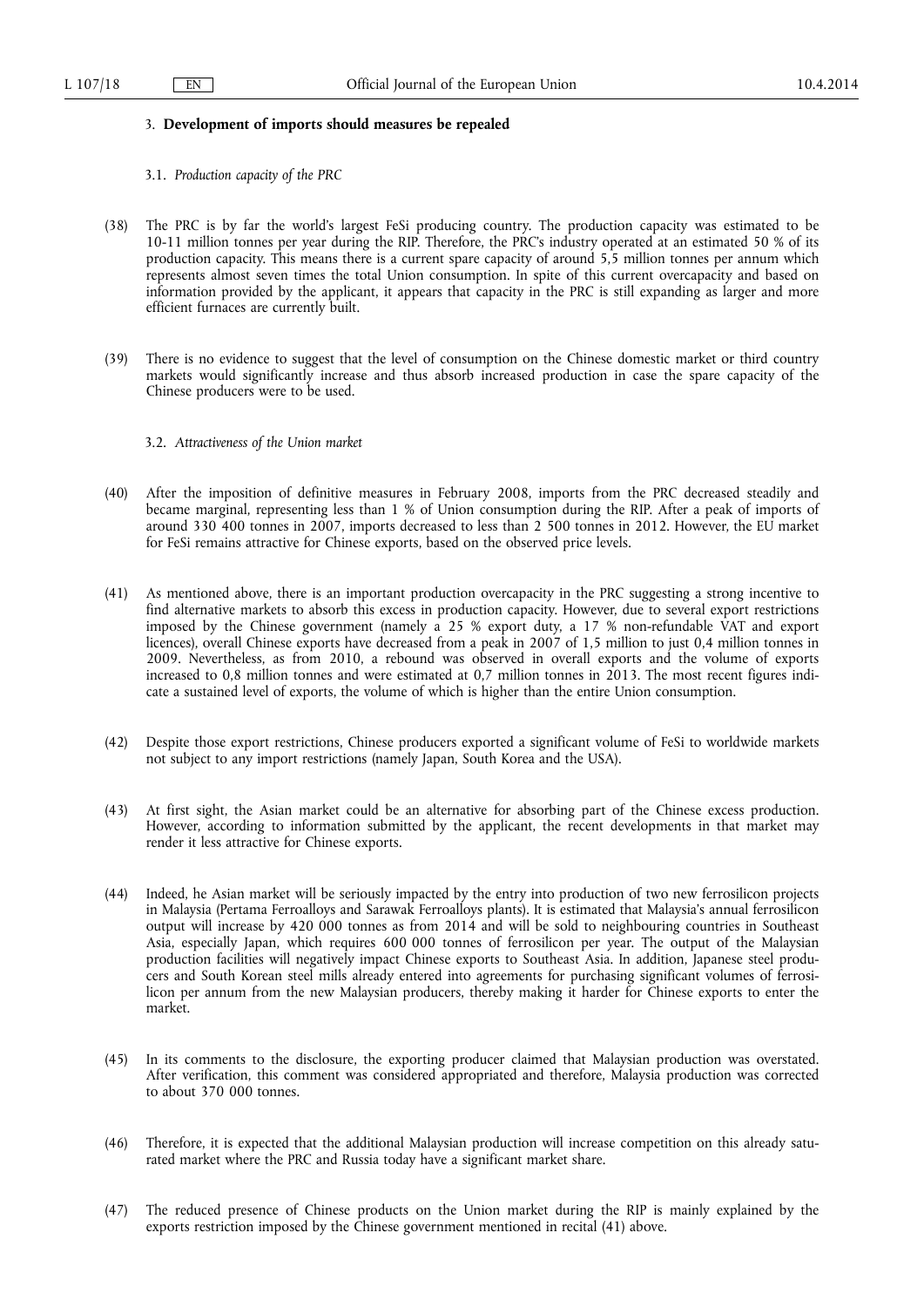- (48) The prices in the EU market would also act as an attraction to absorb the excess capacity of the Chinese producers. Indeed, the average Union market price in 2012 was at least as high as the export prices of Chinese producers to their main countries of destination (Japan, South Korea and USA), further underlining the attractiveness of the Union market when sales to other destinations become more problematic.
- (49) It can therefore be concluded that the European market, one of the largest worldwide, remains attractive to Chinese producers.

#### 4. **Conclusion on the likelihood of a continuation of dumping**

- (50) The available spare capacity in the PRC and the relatively attractive price level in the Union market lead to the conclusion that there is a risk of an increase in Chinese exports of the product concerned should the measures in force be allowed to lapse.
- (51) Given the current and potential spare capacity existing in the PRC, the fact that the Union market is one of the largest market in the world, and the expected pressure on Chinese exports in Southeast Asia, it can be concluded that the PRC exporters are likely to increase their exports to the Union at dumped prices should the antidumping measures be repealed.

## IMPORTS FROM RUSSIA

## 1. **Preliminary remarks**

- (52) As stated in recital (14), only one group of producers cooperated with the proceeding. However, it was found that the Russian group represented a significant proportion of the total Russian production, i.e. approximately 78 % of Russia's total FeSi production and for most of the FeSi imports originating from Russia into the Union. Therefore, it was considered that the information provided by the Russian group, combined from other sources such as the request for the review and available trade statistics on imports (from Eurostat) had to be used in order to assess the likelihood of a continuation or recurrence of dumping.
- (53) For the calculation of the dumping margin, the companies part of the Russian group JSC CHEMK and JSC KF are considered related within the meaning of Article 143 of the Customs Code ( 1 ), as in the original investigation. Therefore, a single dumping margin was calculated for the whole group by using the following methodology. The amount of dumping was calculated for each individual exporting producer before determining a weighted average dumping margin for the group as a whole. It should be noted that this methodology was different from the methodology applied in the original investigation, where the dumping calculation was done by aggregating all production and sales data of the producing entities. The different methodology was used in the terminated interim review. The change in circumstances that warranted the change in methodology was the change in the corporate structure of the group allowing the identification of the individual producers within the group in respect to sales and production.

# 2. **Dumping of imports during the RIP**

- 2.1. *Determination of the Normal Value*
- (54) In accordance with Article 2(2) of the basic Regulation it was first examined whether the total volume of domestic sales of the like product to independent customers made by the cooperating exporting producers was representative in comparison with their total volume of export sales to the Union, namely whether the total volume of such sales represented at least 5 % of the total volume of export sales of the product concerned to the Union.

<sup>(</sup> 1 ) In accordance with Article 143 of Commission Regulation (EEC) No 2454/93 (OJ L 253, 11.10.1993, p. 1) concerning the implementation of the Community Customs Code, persons shall be deemed to be related only if: (a) they are officers or directors of one another's businesses; (b) they are legally recognized partners in business; (c) they are employer and employee; (d) any person directly or indirectly owns, controls or holds 5 % or more of the outstanding voting stock or shares of both of them; (e) one of them directly or indirectly controls the other; (f) both of them are directly or indirectly controlled by a third person; (g) together they directly or indirectly control a third person; or (h) they are members of the same family. Persons shall be deemed to be members of the same family only if they stand in any of the following relationships to one another: (i) husband and wife, (ii) parent and child, (iii) brother and sister (whether by whole or half blood), (iv) grandparent and grandchild, (v) uncle or aunt and nephew or niece, (vi) parent-in-law and son-in-law or daughter-in-law, (vii) brother-in-law and sister-in-law. In this context 'person' means any natural or legal person.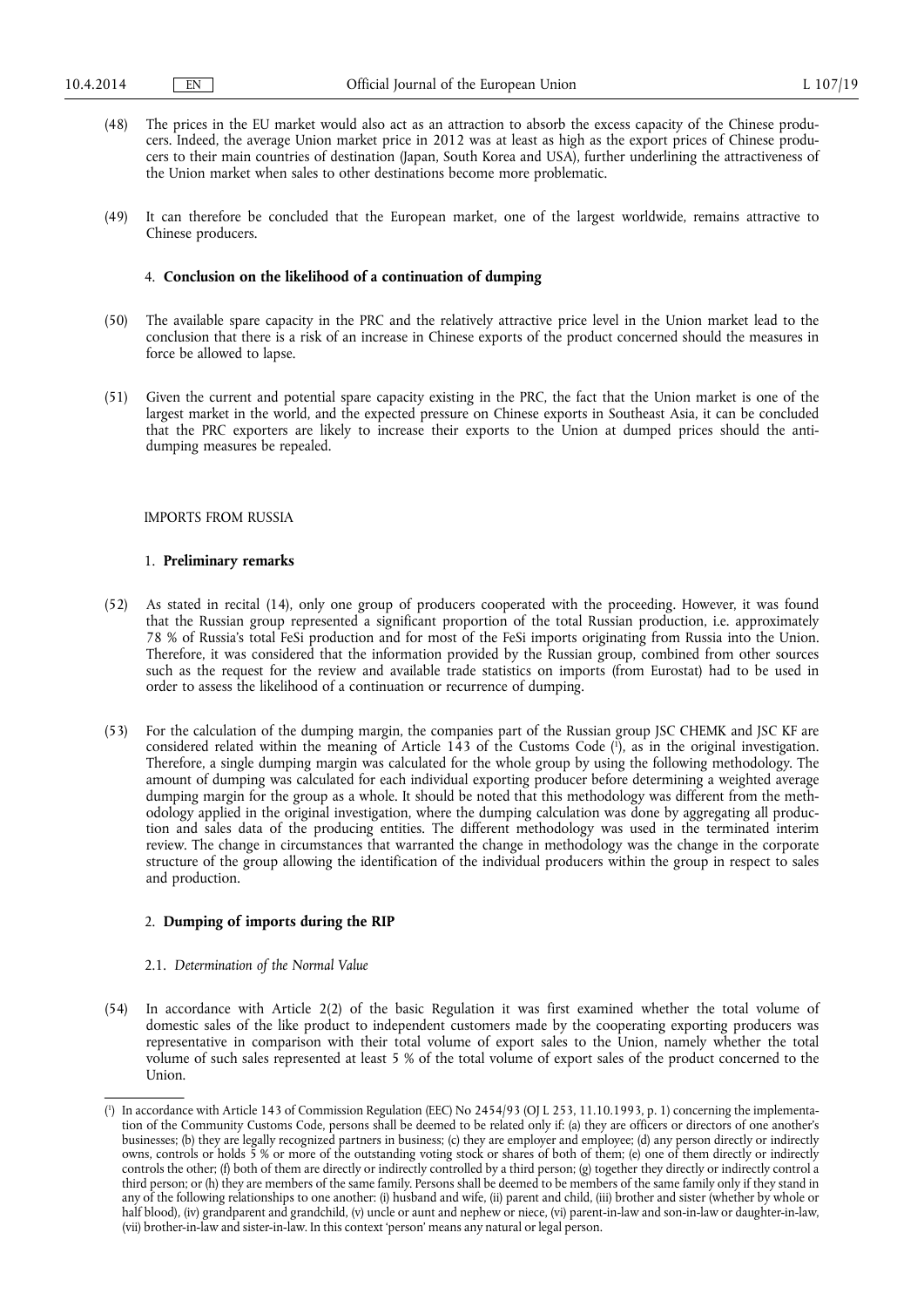- (55) It was also examined whether domestic sales were sufficiently representative for the purposes of Article 2(2) of the basic Regulation. This examination was made for product types, sold by an exporting producer on its domestic market, which was found to be directly comparable with a product type sold for export to the Union. Domestic sales of a particular product type were considered sufficiently representative when the total volume of that product type sold by the exporting producer on the domestic market to independent customers represented at least 5 % of its total sales volume of the comparable product type exported to the Union.
- (56) It was also examined whether the domestic sales of product types could be regarded as being made in the ordinary course of trade pursuant to Article 2(4) of the basic Regulation. This was done by establishing the proportion of domestic sales to independent customers on the domestic market which were profitable for each exported type of the product concerned during the RIP.
- (57) For product types where more than 80 % by volume of sales on the domestic market of the product type were above cost and the weighted average sales price of that type was equal to or above the unit cost of production, normal value, by product type, was calculated as the weighted average of the actual domestic prices of all sales of the type in question, irrespective of whether those sales were profitable or not.
- (58) Where the volume of profitable sales of this product type represented 80 % or less of the total sales volume of that type, or where the weighted average price of that type was below the unit cost of production, normal value was based on the actual domestic price, which was calculated as a weighted average price of only the profitable domestic sales of that type made during the RIP.
- (59) Wherever there were no domestic sales of a particular product type and for product types where the domestic sales were insufficient, the normal value was constructed in accordance with Article 2(3) of the basic Regulation.
- (60) When constructing normal value pursuant to Article 2(3) of the basic Regulation, the amounts for selling, general and administrative costs and for profits have been based, pursuant to Article 2(6) of the basic Regulation, on the actual data pertaining to the production and sales, in the ordinary course of trade, of the like product, by the cooperating exporting producers or on facts available.
	- 2.2. *Determination of the export price*
- (61) During the RIP, the Russian group's export sales to the Union were made through RFAI, its associated company (the related importer) which performed all import functions in relation to the goods entering into free circulation in the Union, namely the functions of a related importer.
- (62) Therefore, the export price was established in accordance with Article 2(9) of the basic Regulation, on the basis of prices at which the imported products were first resold to an independent buyer, adjusted for all costs, incurred between importation and resale, as well as a reasonable margin for SG&A and for profits. For this purpose, the actual SG&A percentage was used and in the absence of new information from independent importers concerning profits accruing, use was made of the profit rate applied in the original investigation, namely 6 %.
- (63) The Russian group claimed that RFAI should be treated as part of the same single economic entity ('SEE') as both are controlled and managed by the same persons, and the companies act as a single economic entity. In consequence, when determining the export prices no deduction should be made for SG&A and profit of RFAI.
- (64) Whether the association between the Russian group and RFAI took the form of a SEE or not, is irrelevant in the context of an Article 2(9) adjustment for the purposes of constructing the export price.
- (65) Therefore, as the Russian group's export sales were made via an associated company (RFAI), the export price had to be adjusted by deducting a reasonable margin for SG&A costs and profit, as expressly provided under Article 2(9) of the basic Regulation. On this basis, the claim has to be rejected.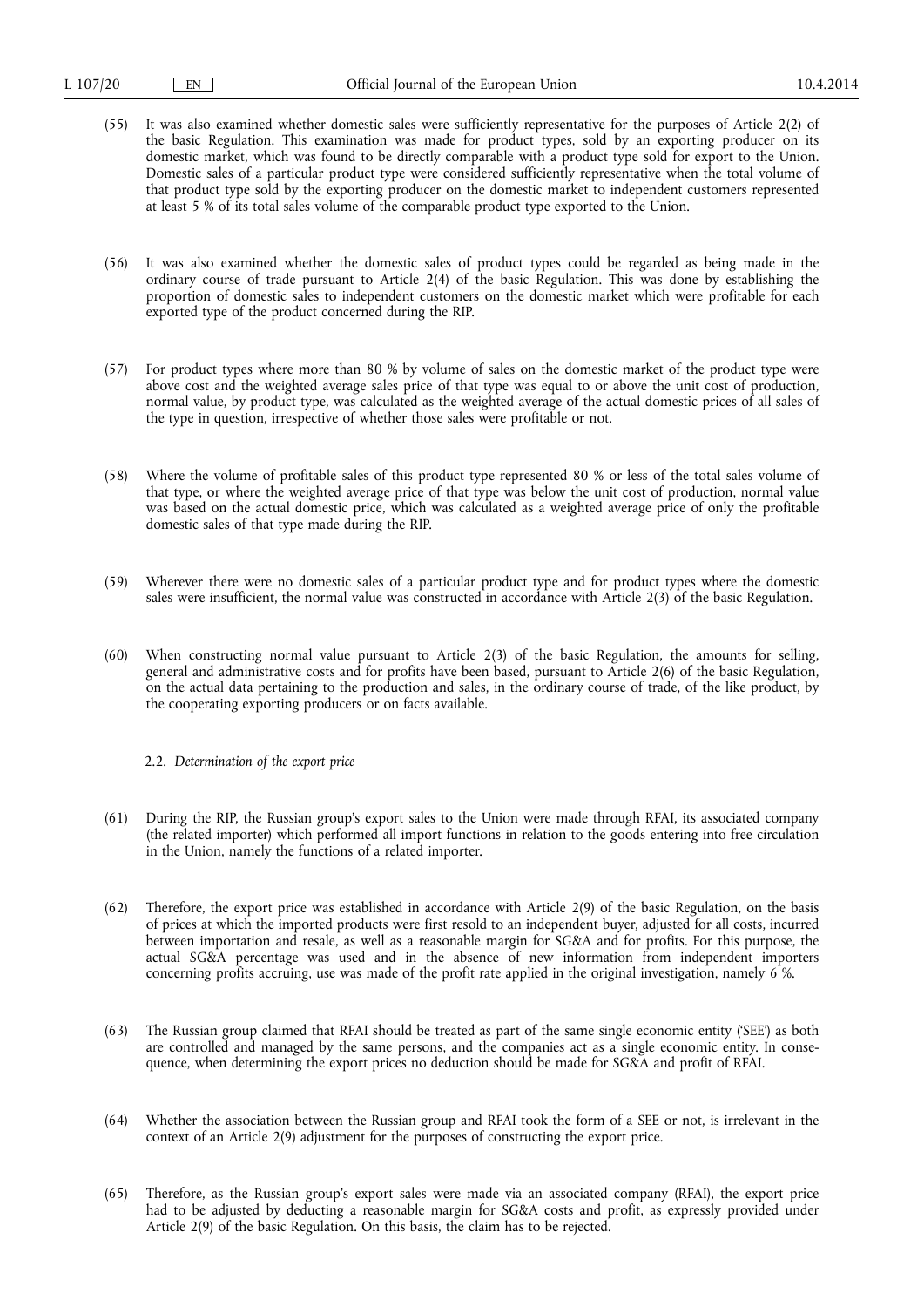- (66) The exporting producer repeated the claim about the existence of a SEE and that this prevented the adjustments for SG&A and profit under Article 2(9) of the basic Regulation. It also claimed that even if the adjustments were justified, the constructed export price should only include costs related to imports by RFAI, and exclude all SGA costs related to the exports of the SEE. Last, it stated that it disagrees with the finding of non-existence of a SEE in this case.
- (67) The existence of a SEE is irrelevant in the context of the construction of the export price under Article 2(9) of the basic Regulation. As long as conditions stipulated in Articles 2(1) and 2(9) of the basic Regulation are met, the degree of control or integration is irrelevant for the assessment of the legality of the adjustments under Article 2(9) (<sup>1</sup>). Article 2(9) of the basic Regulation requires the Commission to construct, in certain situations, an export price, and to adjust this constructed export price for a certain number of parameters, including where the parties 'appear to be associated'. The wording of Article 2(9) of the basic Regulation is clear in the sense that an 'adjustment shall be made' (underlining added by the Commission). The Commission verified that RFAI performed all the functions normally performed by an associated importer in the Union. Indeed, RFAI is closely involved in the international activity of the group (customer assistance, logistics and schedule of deliveries, purchasing of capital goods and key raw materials, etc.). Thereby the requisite condition for an adjustment pursuant to Article 2(9) of the basic Regulation was met, justifying the adjustments made. Hence, it is concluded that the adjustments made were required on the basis of Article 2(9) of the basic Regulation.
- (68) The exporting producer asserted that it follows from the ruling in Nikopolsky/Interpipe ( 2 ) that if the exporter and the related trader constitute a SEE, an adjustment to the export price pursuant to Article 2(9) of the basic Regulation is not permitted. This claim is unfounded. Indeed, that judgment concerns an adjustment made pursuant to Article 2(10)(i) for nominal commissions received by a trader whose functions are similar to those of an agent working on a commission basis. That case law is therefore irrelevant to the present case, where the Swiss company RFAI performs all the functions normally performed by an related importer. The existence of a SEE does not have the same impact on the adjustments under Article 2(10) of the basic Regulation as in relation to claimed adjustments under Article 2(9) of that Regulation. Moreover, there is no discretion whether an adjustment for a reasonable margin for SG&A costs and profit can be claimed. Such an adjustment shall be made pursuant to Article 2(9) of the basic Regulation when parties are associated.
- (69) Regarding the scope of the adjustment, the claim concerning partial deductions of SG&A and profit cannot be accepted, in the absence of relevant evidence submitted by the exporting producer. The adjustments under Article 2(9) of the basic Regulation are those inherent in the construction of an export price in the commonest cases of an association. If the global SG&A and profit were to be only partially adjusted, such modification would have to be based on the evidence provided by the exporting producer in relation to the costs, in particular, as to whether these costs constitute special expenses accrued in relation to any activity not directly related to the import of the product concerned between importation and subsequent resale.
- (70) The Russian group also claimed that no deduction of the anti-dumping duty should be made in the calculation of the export price in accordance with Article 11(10) of the basic Regulation, since the duty is duly reflected in resale prices and the subsequent selling prices in the Union.
- (71) The investigation has established in particular that the resale prices of the product concerned in the Union did not reflect the duty paid for 99 % of the transactions reported. Therefore, it can be concluded that the antidumping duty was not duly reflected in the Russian group's resale prices. As a result, this claim of the Russian group could not be accepted and amount of the anti-dumping duties has been deducted when constructing the export prices in accordance with Article 2(9) of the basic Regulation.
	- 2.3. *Comparison and adjustments*
- (72) The comparison between the normal value and the export price was made on an ex-works basis. In order to ensure a fair comparison, account was taken of differences which affect price comparability in accordance with Article 2(10) of the basic Regulation.

<sup>(</sup> 1 ) Case C-260/84, *Minebea Company Limited v Council of the European Communitie*s, paragraph 37.

<sup>(</sup> 2 ) Case T-249/06, *Interpipe Nikopolsky Seamless Tubes Plant Niko Tube ZAT (Interpipe Niko Tube ZAT) and Interpipe Nizhnedneprovsky Tube Rolling Plant VAT (Interpipe NTRP VAT) v Council* [2009] ECR II-00383. The judgment was subsequently upheld by the Court of Justice on appeal in Joined Cases C-191/09 P and C-200/09 P.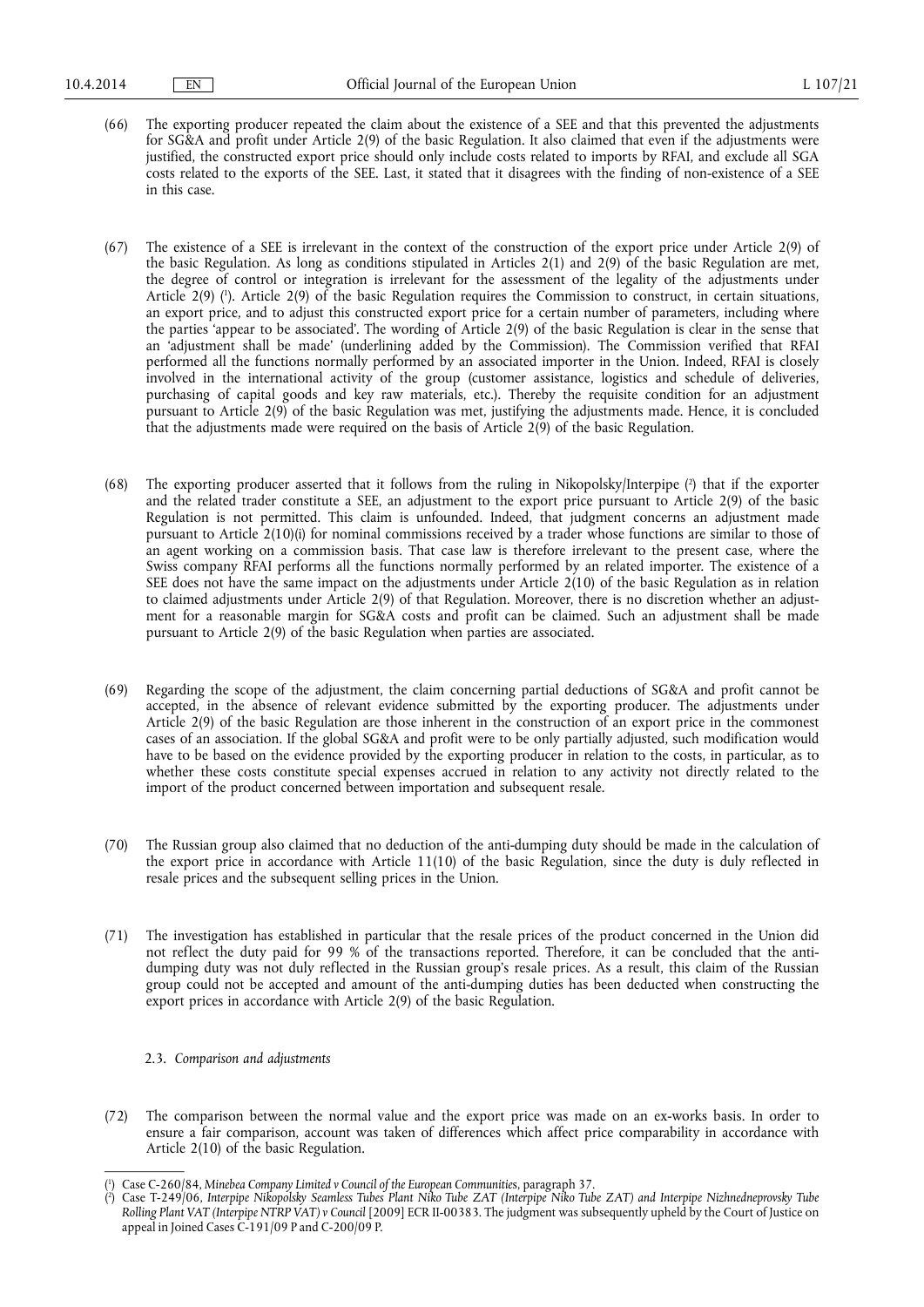- (73) Adjustments were made for transport costs, insurance costs, terminal and handling costs, credit costs, and commissions, where applicable and justified, in accordance with Article 2(10) of the basic Regulation.
	- 2.4. *Dumping during the RIP*
- (74) According to Article 2(11) and (12) of the basic Regulation the weighted average normal value was compared with the weighted average export price per product type on an ex-works basis for each cooperating exporting producer which are part of the Russian Group.
- (75) The exporting producer concerned made several claims regarding the calculation of the dumping margin.
- (76) Firstly, concerning the adjustment of the cost of quartzite purchased by one producing company of the group from the other producing company of the group, the addition of a 5 % profit margin to the revised purchase price was contested. The argument used is that both companies are members of the same single economic entity.
- (77) Although the SEE argument is irrelevant in the context of the quartzite cost adjustment, it is acknowledged that transactions between related parties can be made without realization of a profit. In the absence of quartzite sales to external parties, the existence of any profit could also not be demonstrated. As a consequence, the profit mark-up of the adjusted quartzite cost was omitted and the dumping determination revised accordingly.
- (78) A second claim concerned the application by the Commission of the recommendations of the WTO Dispute Settlements Body in the Salmon dispute with Norway. In that case, it was recommended that when domestic sales of a particular product type were not representative, the SGA and profit realized on those transactions should nevertheless be used in the construction of the normal value. The exporting producer also claimed that applying the new methodology in an expiry review was not permitted since no substantial change of circumstances would allow for that.
- (79) The Commission has explained the Salmon Panel methodology in a hearing to the exporting producer, who continued to see a breach of Articles 2(4) and 2)6) of the basic Regulation in the Panel's recommendation. It is however the Commission's duty to implement such rulings in the framework of its WTO obligations. Such a methodology affects all cases and not only investigations opened on the basis of article 5 of the basic Regulation.
- (80) Based on a third claim, the Commission corrected for those instances where the cost of one exporting producer of the group was compared to certain sales of the other exporting producer.
- (81) The Commission further confirms that the turnover was adjusted by the same allowances as the cost of production, such as transport costs, insurance and handling, for establishing the profitability test, and packaging costs for determining the dumping margins.
- (82) In a fourth claim, the exporting producer considers that the anti-dumping duty in force was unduly deducted from the export price. In order to prove this point, it is stated that export sales prices were more than 100 % higher in the review investigation period than in the original investigation period, allegedly proving that the antidumping duty was incorporated in the export prices. Moreover, certain import duties and anti-dumping duties should not have been deducted because they were allegedly prepaid and referred to a future period. Finally, costs for an office in Japan and Swiss Federal and Cantonal income taxes should also not have been taken into account by the Commission.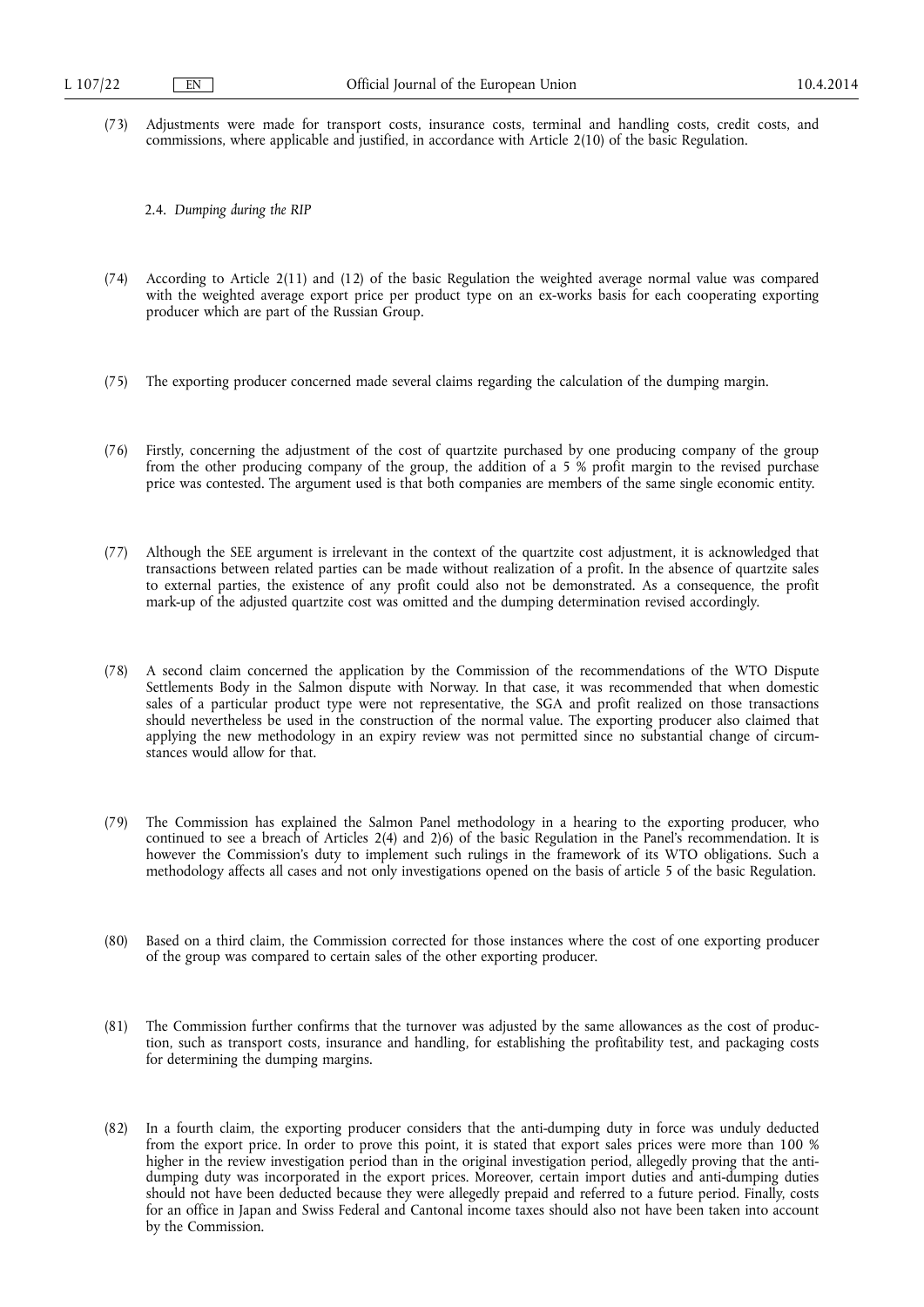- (83) The evidence provided by the exporting producer is not conclusive in the context of proving that the antidumping duty was duly reflected in the export price in this case and for this product. Both resale prices and production costs have increased strongly since the original investigation. Therefore, the increase in export prices cannot be conclusively attributed to the alleged reflection of the duty. To illustrate the inconclusiveness of the submitted evidence, the Commission compared the export prices to the cost of goods, inclusive of the antidumping duty, during the review investigation period, and as a result 99 % of the export transactions do not have an export price high enough to cover the anti-dumping duty. Finally, even if the duty is not deducted, this would not be sufficient to eliminate the finding of substantial dumping and it would not affect the conclusion on the likelihood of a continuation of dumping either. Therefore, it would not have any impact on the outcome of the present expiry review investigation.
- (84) The Commission observed that the prepayment of import duties and anti-dumping duties is impossible and that such duties are levied upon importation. Moreover, the group used a bonded warehouse, meaning that duties were only due when imports and sales were effectively made. Moreover, based on a comparison of the trial balance of 31 December 2012 and the audited accounts, it was clearly established that the auditors re-qualified the alleged prepaid anti-dumping duties into effectively paid anti-dumping duties as a cost in the profit and loss account.
- (85) The costs of Japan office were not related to the product concerned and therefore did not influence the calculation made by the Commission. The claim was therefore rejected. Finally the Swiss taxes mentioned could only have been excluded if they would relate to corporate income tax, which on the basis of the reply to disclosure appears to be the case. The dumping calculation was therefore adjusted accordingly.
- (86) The adjusted interest on a loan made by a group company in the British Virgin Islands to another group company was revised by the Commission in response to the claim that such loans can be made below market conditions and in essence would only make sense if the interest on the loan is lower than what can be obtained from a bank. The Commission further confirms that the profit margin for RFAI was applied to the net invoice value in the company's accounting currency, and was not based on CIF to which certain costs were added.
- (87) Taking into account the above considerations, and revising the calculation based on the acceptance of the claims on the quartzite intragroup sales, the intragroup loan and the Swiss Federal and Cantonal income taxes, the dumping margin expressed as a percentage of the free-at-Union-frontier price, before duty, was revised and found to be 43 %.
- (88) It has to be recalled that the interim review mentioned in recital (4) above, concluded that the Russian group imports were made at dumped prices during the period October 2009 to September 2010.

# 3. **Development of imports should measures be repealed**

- (89) Further to the analysis of the existence of dumping during the RIP, the likelihood of a continuation or recurrence of dumping was also investigated.
	- 3.1. *Production capacity of Russia*
- (90) Russia is the world's second largest FeSi producer. According to the Metal Expert market research company, FeSi production capacity in Russia amounts to some 900 000 tonnes. This includes production by furnaces which can produce FeSi but also other types of ferro-alloys. Indeed, the production equipment of the two producers (i.e. JSC CHEMK and Serov Ferroalloy Plant) allows switching between FeSi and other types of ferroalloys in a short period of time. The equipment of the other Russian producers, however, (i.e. Bratsk Ferroalloy Plant, NLMK and JSC KF) allows only for the production of FeSi.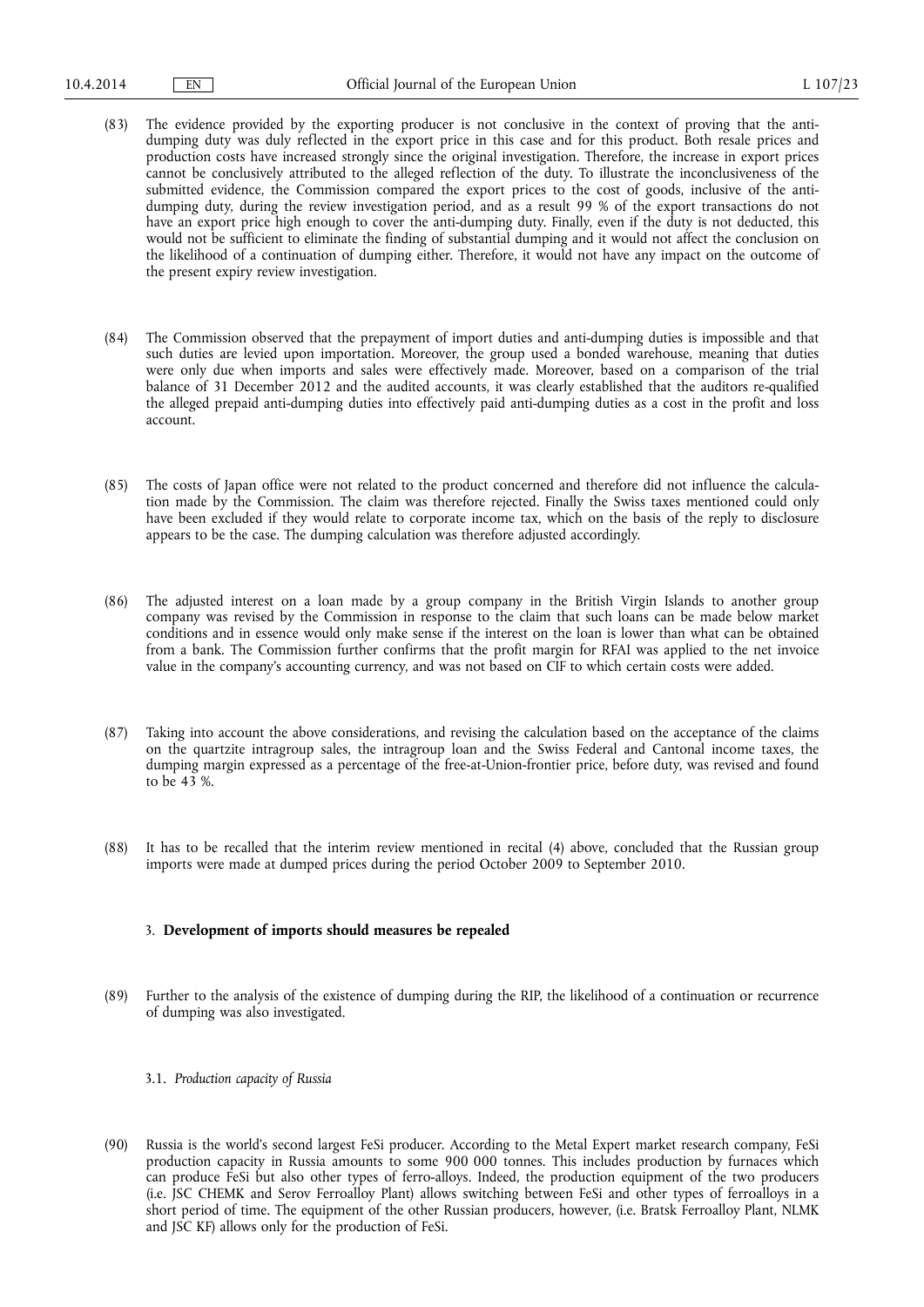- (91) Following disclosure, the sole cooperating exporting producer claimed that its own information was disregarded from the calculation of the production capacity of Russia. However, as mentioned in recital (52), the primary source of information used was the one provided by this Russian group. Metal Expert report was used to establish the production capacities of other Russian producers. This claim is, therefore not granted.
- (92) Furthermore, this exporting producer claimed that JSC CHEMK production was wrongly assessed, as it claims to be virtually impossible, without significant additional costs and time delays, to switch from one ferroalloy production to the other. However, the evidences found during the on-spot verification in the premises of JSC CHEMK show that the JSC CHEMK furnaces can switch from one ferroalloy to another without the time delays described above. This claim is, therefore not granted.
- (93) Actual production during the RIP was estimated to be in the region of 633 000 tonnes (basis FeSi75) with spare capacity available up to 267 000 tonnes. Using a conservative approach and taking into consideration the production capacity used for the production of the other ferro-alloys, the spare capacity for FeSi is at least 120 000 tonnes.
- (94) The Russian group claimed that the estimation of the Russian spare capacity was wrongly established as the Commission did not consider that the Russian group was operating at 95-100 % capacity of its production capacity. However, as mentioned in the recital above, a conservative approach has been also followed by taking into consideration the actual spare capacity. The claim is, therefore, not granted.
- (95) On the basis of the Metal Expert report, the high spare capacity is explained by a significant decrease by 50 % in the domestic demand between 2002 and 2009, and remained stable till 2012. The production capacity is thus largely in excess of demand on the domestic market. Russian producers therefore depend on exports.

#### 3.2. *Attractiveness of the Union market*

- (96) Despite the existence of the current measures, the EU market is still attractive to Russian exports. The level of imports observed during the RIP illustrates that Russian imports have to a certain extent been affected by the anti-dumping duties imposed, but were still markedly present during the RIP.
- (97) One party claimed that the European Union market for FeSi, would be unattractive for a global supplier, such as the Russian group and that there is a steep overall decline of imports which has so far continued in 2012. It claimed that this trend would not be reversed in the future. An examination of trade data collected from Eurostat and in accordance with Article 14(6) of the basic regulation showed however that Russian imports were rather stable during the period 2010-2012.
- (98) Furthermore, when comparing the export prices of the product concerned to the European Union with the prices charged for FeSi on third country markets, it emerges that the Russian group prices to the EU are higher, depending on the country of destination.
- (99) Therefore, the allegation that the Union market is not attractive for Russian producers has to be rejected.
- (100) One party claimed that the Russian market is becoming more and more attractive in view of several upcoming projects, such as the Olympic Winter Games in 2014, which should boost domestic demand for steel and therefore increase domestic consumption of FeSi. However, it should first be pointed out that this party did not provide any relevant data or estimation concerning the impact of these projects on the domestic consumption of FeSi. In any event, if such situation would indeed materialise, that effect should already have been visible during 2012 and 2013. However, the available data shows that the domestic consumption remained stable. Finally, the effect of these projects would in any case be of limited and temporary nature. Therefore, this argument is disregarded. One party alleged that the overcapacity in Russia is largely absorbed by exports to Asian markets and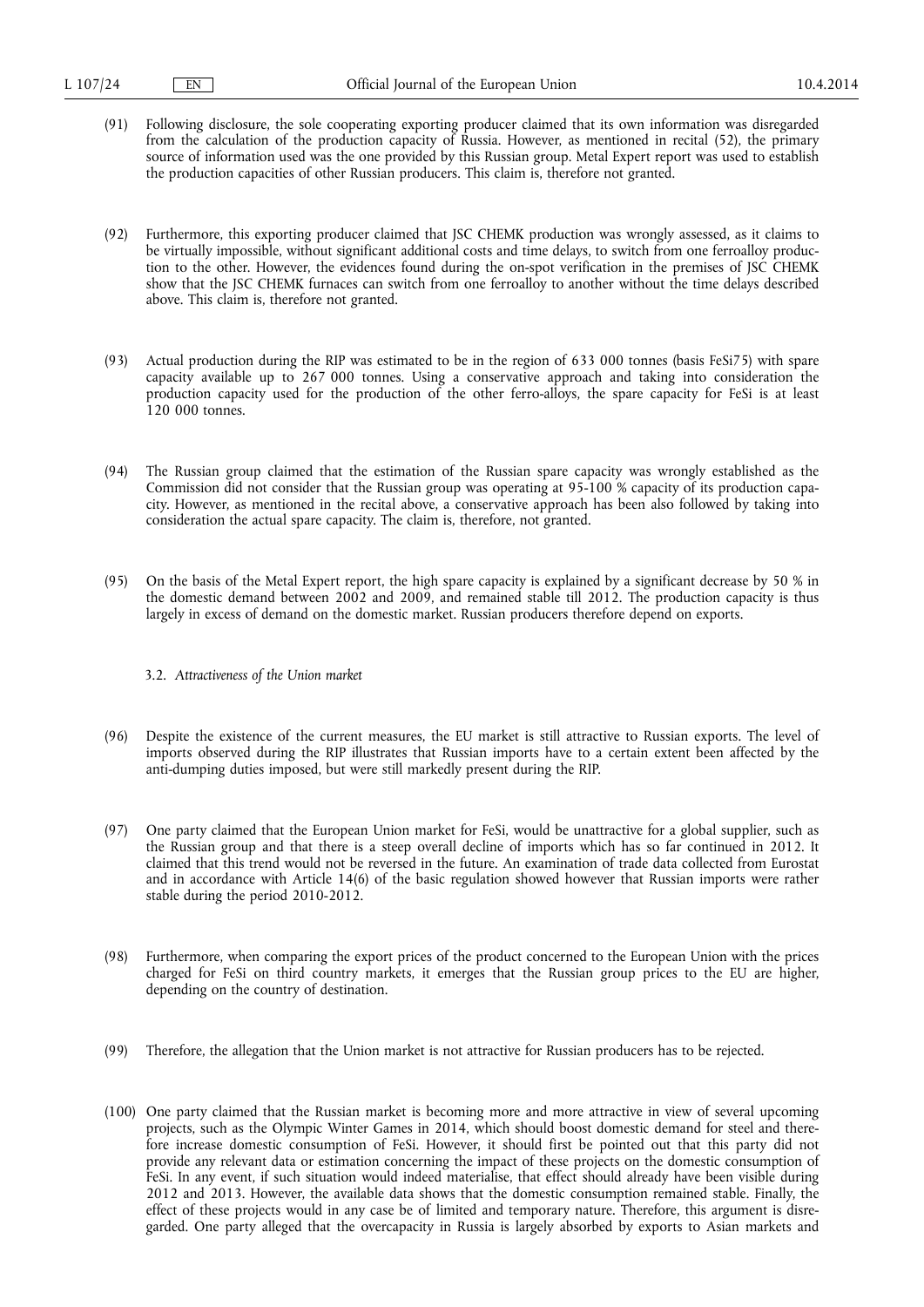the USA. Indeed, during the RIP Russian producers exported worldwide more than 73 % of their output. However, as mentioned in recital (93) above, there is still an important production overcapacity in Russia due to decreasing domestic consumption, suggesting a strong need to find alternative markets to compensate for the loss in domestic sales and to absorb the excess in production capacity.

- (101) As mentioned in recital (44) above, competition will increase in Asian markets due to new facilities built in Malaysia which will begin production of about 420 000 tonnes in 2014. This situation will make Russian exports for the Asian market more difficult.
- (102) As explained in recital (45), the production of Malaysia has been revised to 370 000 tonnes.
- (103) Furthermore, in the USA, one of their main export markets, Russian exporters are already dealing with an antidumping investigation for which the petition alleged substantial dumping margins.
- (104) Therefore, it has to be concluded that Russian exporting producers are largely depending on exports to third countries markets where more competition will take place. This will render the Union market even more attractive for them.

## 4. **Conclusion on the likelihood of a continuation of dumping**

(105) In view of the findings described above, it can be concluded that imports from Russia are still being dumped and that there is a strong likelihood of a continuation of dumping. Given the current and potential future spare capacity in Russia, the fact that the Union market is one of the largest market in the world, and the expected expansion of capacity in the Southeast Asian market, it can be concluded that the Russian exporters are likely to further increase their exports to the Union at dumped prices should the anti-dumping measures be allowed to lapse.

## 5. **Conclusion**

(106) In light of the above considerations it is concluded that there is a significant and real risk of a continuation of dumping with regard to FeSi originating in the PRC and Russia should the existing measures be allowed to lapse.

# D. **DEFINITION OF THE UNION INDUSTRY**

- (107) During the RIP, the like product was manufactured by seven known Union producers. They constitute the Union industry within the meaning of Article 4(1) of the basic Regulation and will hereafter be referred to as the 'Union industry'.
- (108) As indicated in recital (16) above, six Union producers provided the requested information. The companies in question are estimated to represent around 90 % of the total Union production and their situation is considered representative for the Union industry.

## E. **SITUATION ON THE UNION MARKET**

#### 1. **Union consumption**

(109) Union consumption was established on the basis of the unrelated and related sales volumes of the Union industry on the Union market, an estimate for the non-cooperating producer (on the basis of the request for a review) and import data from Eurostat, at CN code level.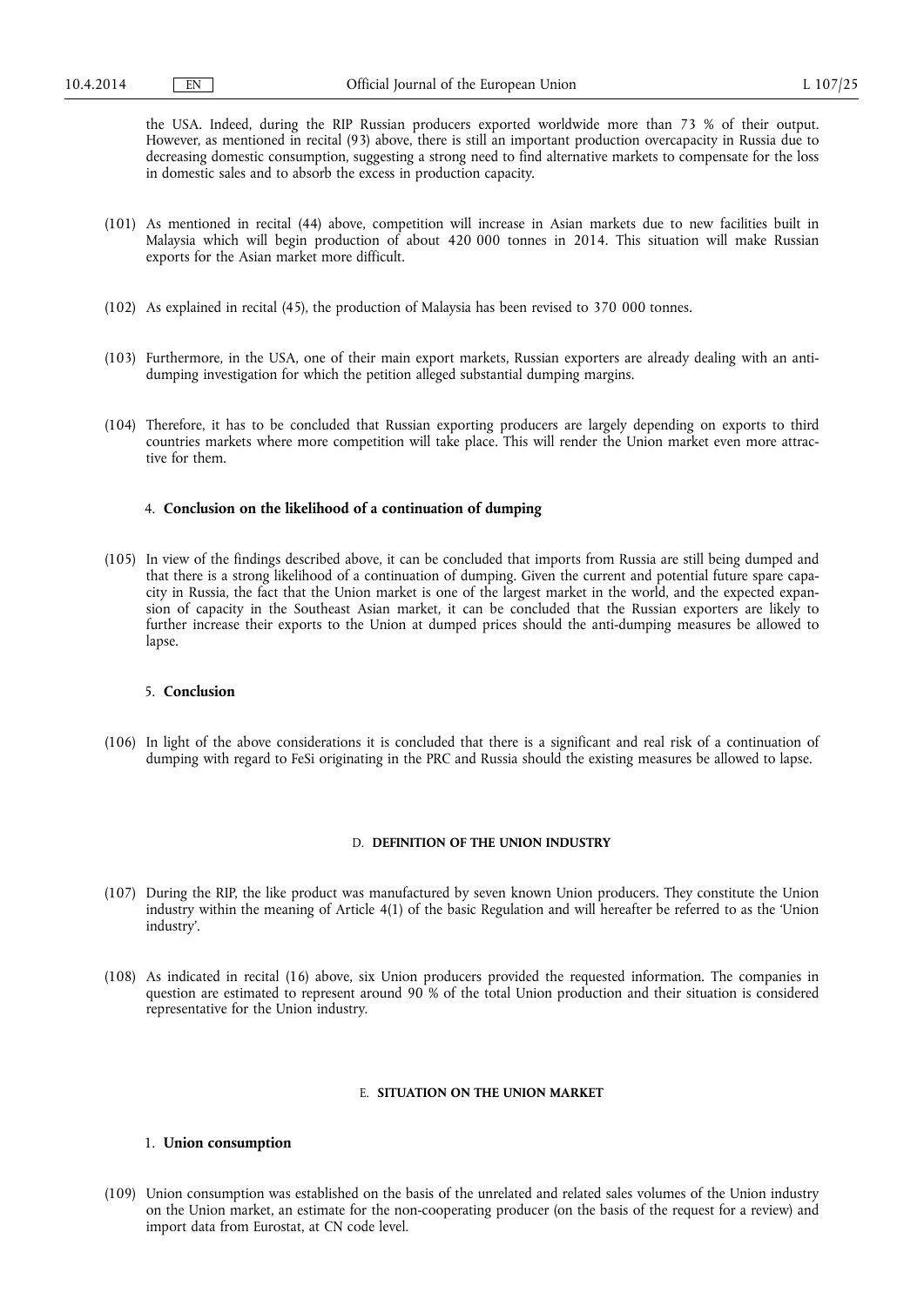(110) During the period considered Union consumption increased by 40 %. However, it should be taken into account that the starting year of the period considered (2009) was an extremely bad year due to the negative effects of the economic crisis. Despite partial recovery after 2009, Union consumption still did not reach the levels recorded during the original investigation when in each year the consumption was above 850 thousand tonnes.

#### *Table 1*

#### **Consumption**

|                      | 2009    | 2010    | 2011    | <b>RIP</b> |
|----------------------|---------|---------|---------|------------|
| Consumption (tonnes) | 544 093 | 799 233 | 841 796 | 760 128    |
| $Index (2009 = 100)$ | 100     | 147     | 155     | 140        |

*Source:* Questionnaire replies, expiry review request, Eurostat.

# 2. **Volume, Prices and market share of imports from the countries concerned.**

(111) The volumes and market shares of imports from the PRC and Russia were analysed on the basis of Eurostat and the data collected in accordance with Article 14(6) of the basic Regulation. Given that the volumes from the PRC are very low, the imports from the countries concerned have not been assessed cumulatively.

### (a) *Volume and market share of the imports concerned*

(112) During the period considered the dumped imports into the Union were found to have developed in terms of volumes and market shares as follows:

# *Table 2*

# **Volume and market shares of the imports concerned**

|                            | 2009    | 2010    | 2011    | <b>RIP</b> |
|----------------------------|---------|---------|---------|------------|
| <b>PRC</b>                 |         |         |         |            |
| Volume of imports (tonnes) | 8 1 0 5 | 13 8 28 | 5 1 2 5 | 2 5 1 6    |
| $Index (2009 = 100)$       | 100     | 171     | 63      | 31         |
| Market share (%)           | 1,5     | 1,7     | 0,6     | 0,3        |
| $Index (2009 = 100)$       | 100     | 116     | 41      | 22         |
| Russia                     |         |         |         |            |
| Volume of imports (tonnes) | 74 678  | 53 671  | 29 338  | 40 725     |
| $Index (2009 = 100)$       | 100     | 72      | 39      | 55         |
| Market share (%)           | 13,7    | 6,7     | 3,5     | 5,4        |
| $Index (2009 = 100)$       | 100     | 49      | 25      | 39         |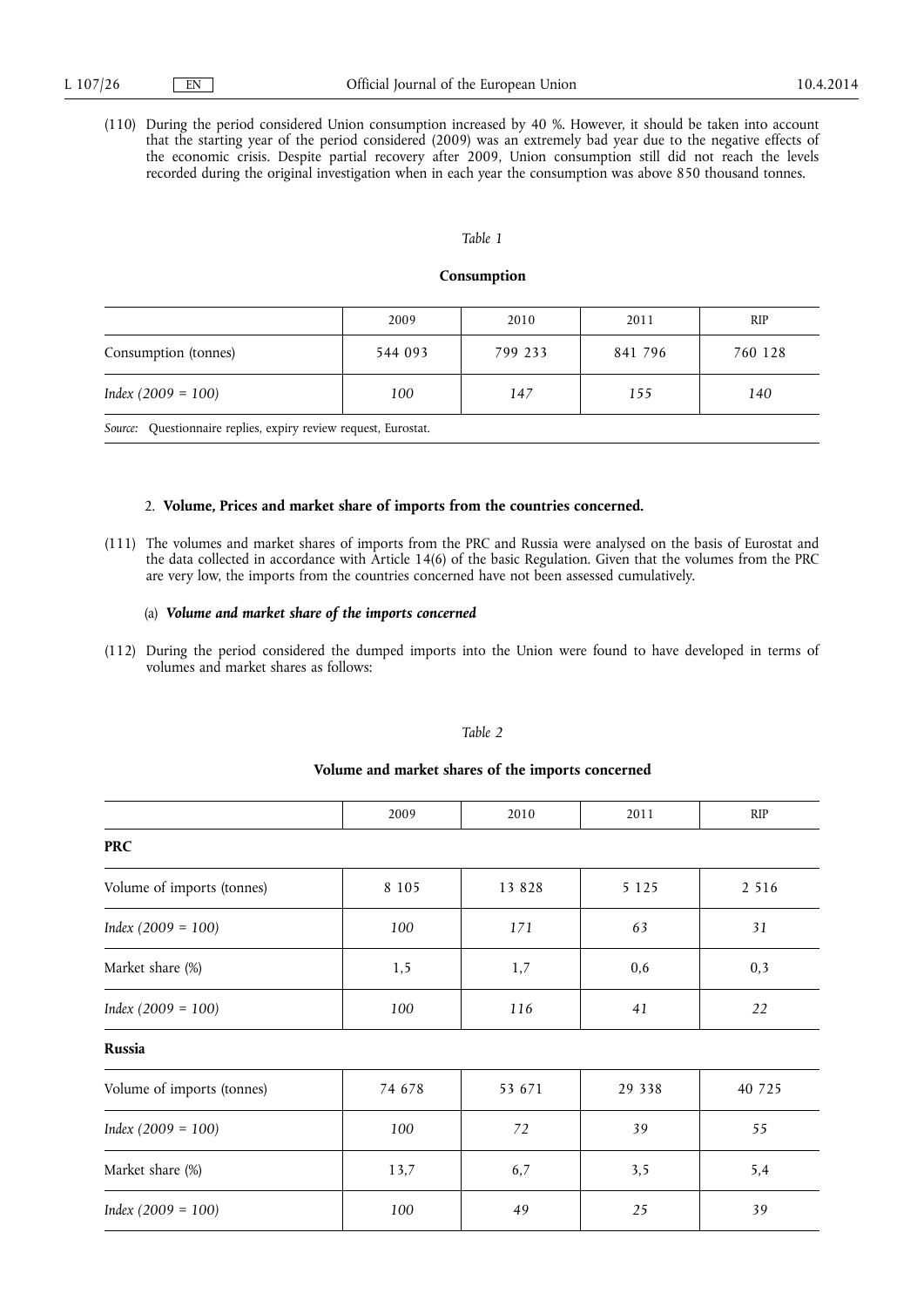|                            | 2009   | 2010   | 2011   | <b>RIP</b> |  |
|----------------------------|--------|--------|--------|------------|--|
| Total countries concerned  |        |        |        |            |  |
| Volume of imports (tonnes) | 82 783 | 67 499 | 34 463 | 43 241     |  |
| $Index (2009 = 100)$       | 100    | 82     | 42     | 52         |  |
| Market share (%)           | 15,2   | 8,4    | 4,1    | 5,7        |  |
| $Index (2009 = 100)$       | 100    | 56     | 27     | 37         |  |
| Source: Eurostat           |        |        |        |            |  |

(113) Imports volumes from the countries concerned decreased considerably by 48 % over the period considered. Their market share also decreased from 15,2 % in 2009 to 5,7 % in the RIP. As a result of this trend Chinese exports almost ceased to exist on the Union market. Russian exporting producers however still hold substantial market share, making Russia the fourth biggest exporter to the Union.

# (b) *Price of imports and price undercutting*

(114) The table below shows the average price of the dumped imports. During the period considered average import price from the PRC decreased by 38 %. The average import price from Russia increased by 31 % over this period but it still remained below the sales prices of the Union industry.

## *Table 3*

# **Average price of dumped imports**

|                                  | 2009 | 2010    | 2011 | <b>RIP</b> |
|----------------------------------|------|---------|------|------------|
| <b>PRC</b>                       |      |         |      |            |
| Average price (EUR/tonne)        | 991  | 1 0 8 8 | 873  | 611        |
| $Index (2009 = 100)$             | 100  | 110     | 88   | 62         |
| Russia                           |      |         |      |            |
| Average price (EUR/tonne)        | 716  | 776     | 889  | 999        |
| $Index (2009 = 100)$             | 100  | 108     | 124  | 140        |
| <b>Total countries concerned</b> |      |         |      |            |
| Average price (EUR/tonne)        | 742  | 840     | 887  | 976        |
| $Index (2009 = 100)$             | 100  | 113     | 119  | 131        |
| Source: Eurostat                 |      |         |      |            |

- (115) In order to determine the price undercutting during the RIP, the weighted average sales prices per product type of the cooperating Union producers charged to unrelated customers on the Union market, adjusted to an ex-work level, were compared to the corresponding weighted average prices per product type of the dumped imports from the cooperating Russian producers to the first independent customer on the Union market, established on a CIF basis, with appropriate adjustments for custom duties.
- (116) Since no Chinese exporting producer cooperated in the review investigation, the price undercutting for Chinese export was determined by the comparison of the Union producers' weighted average prices to the unrelated customers on the Union market, on ex-works basis with the average export prices of the Chinese exports on the CIF basis obtained from the Eurostat, with appropriate adjustments for customs duties.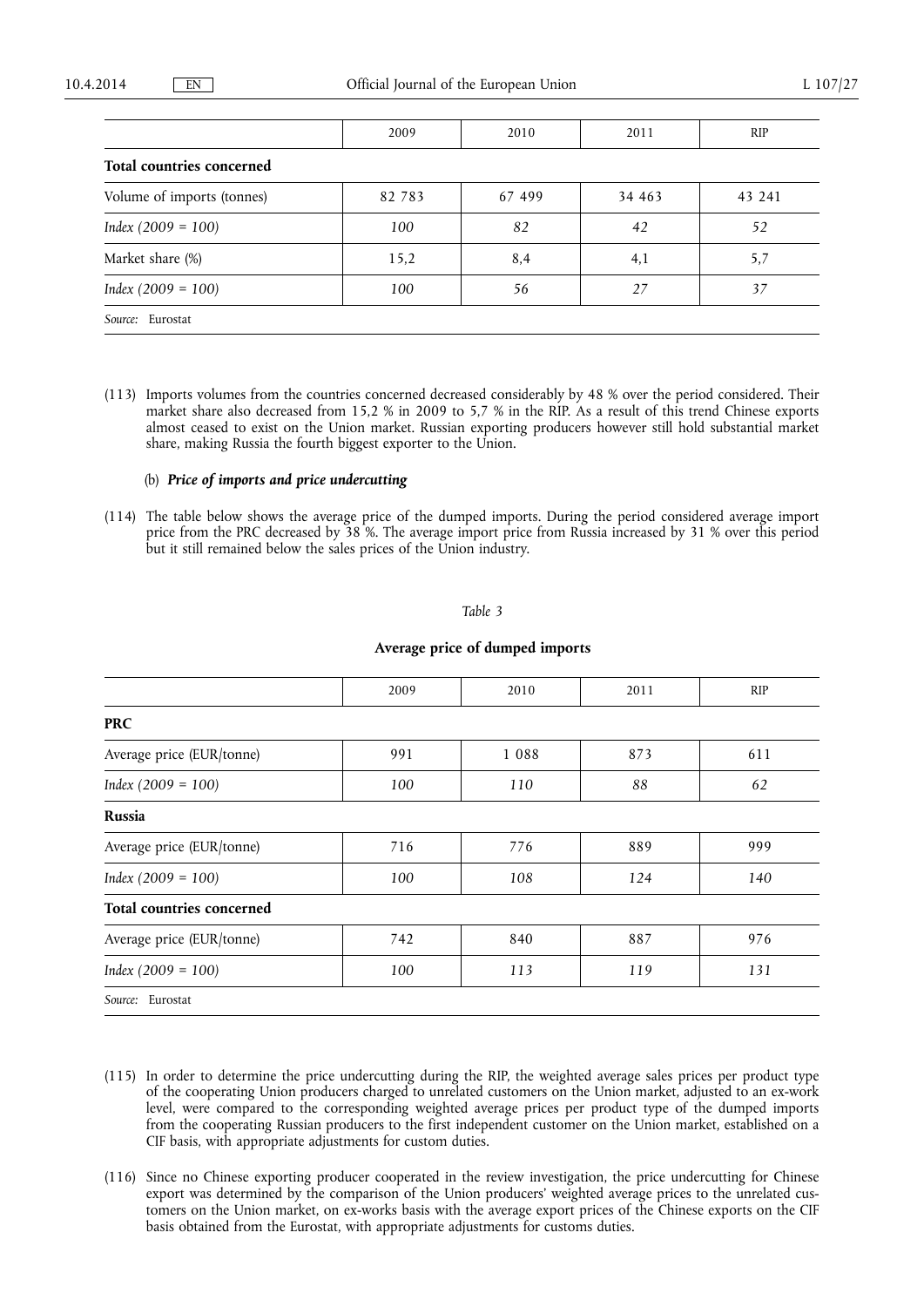(117) The result of the comparison, when expressed as a percentage of the cooperating Union producers' turnover during the RIP, showed a weighted average undercutting margin on the Union market of ranging from 6 to 39 % for Russia and 46 % for the PRC.

# 3. **Imports from other third countries not subject to measures**

# *Table 4*

# **Imports from other third countries**

|                            | 2009    | 2010    | 2011    | <b>RIP</b> |
|----------------------------|---------|---------|---------|------------|
| <b>Brazil</b>              |         |         |         |            |
| Volume of imports (tonnes) | 37 303  | 90 324  | 72 769  | 58 548     |
| $Index (2009 = 100)$       | 100     | 242     | 195     | 157        |
| Price EUR/tonne            | 974     | 1 1 3 6 | 1 3 5 2 | 1 1 7 3    |
| $Index (2009 = 100)$       | 100     | 117     | 139     | 120        |
| Market share (%)           | 6,9     | 11,3    | 8,6     | 7,7        |
| $Index (2009 = 100)$       | 100     | 165     | 126     | 112        |
| Iceland                    |         |         |         |            |
| Volume of imports (tonnes) | 101 036 | 103 043 | 91 462  | 101 275    |
| $Index (2009 = 100)$       | 100     | 102     | 91      | 100        |
| Price EUR/tonne            | 985     | 1 0 2 7 | 1 2 5 1 | 1 1 1 8    |
| $Index (2009 = 100)$       | 100     | 104     | 127     | 114        |
| Market share (%)           | 18,6    | 12,9    | 10,9    | 13,3       |
| $Index (2009 = 100)$       | 100     | 69      | 59      | 72         |
| <b>Norway</b>              |         |         |         |            |
| Volume of imports (tonnes) | 122 707 | 193 121 | 224 372 | 224 542    |
| $Index (2009 = 100)$       | 100     | 157     | 183     | 183        |
| Price EUR/tonne            | 1 0 1 9 | 1 1 4 2 | 1 287   | 1 286      |
| $Index (2009 = 100)$       | 100     | 112     | 126     | 126        |
| Market share (%)           | 22,6    | 24,2    | 26,7    | 29,5       |
| $Index (2009 = 100)$       | 100     | 107     | 118     | 131        |
| Other third countries      |         |         |         |            |
| Volume of imports (tonnes) | 119 274 | 160 690 | 211 670 | 120 966    |
| $Index (2009 = 100)$       | 100     | 135     | 177     | 101        |
| Price EUR/tonne            | 917     | 1 0 5 4 | 1 1 9 0 | 1 0 6 7    |
| $Index (2009 = 100)$       | 100     | 115     | 130     | 116        |
| Market share (%)           | 21,9    | 20,1    | 25,1    | 15,9       |
| $Index (2009 = 100)$       | 100     | 92      | 115     | 73         |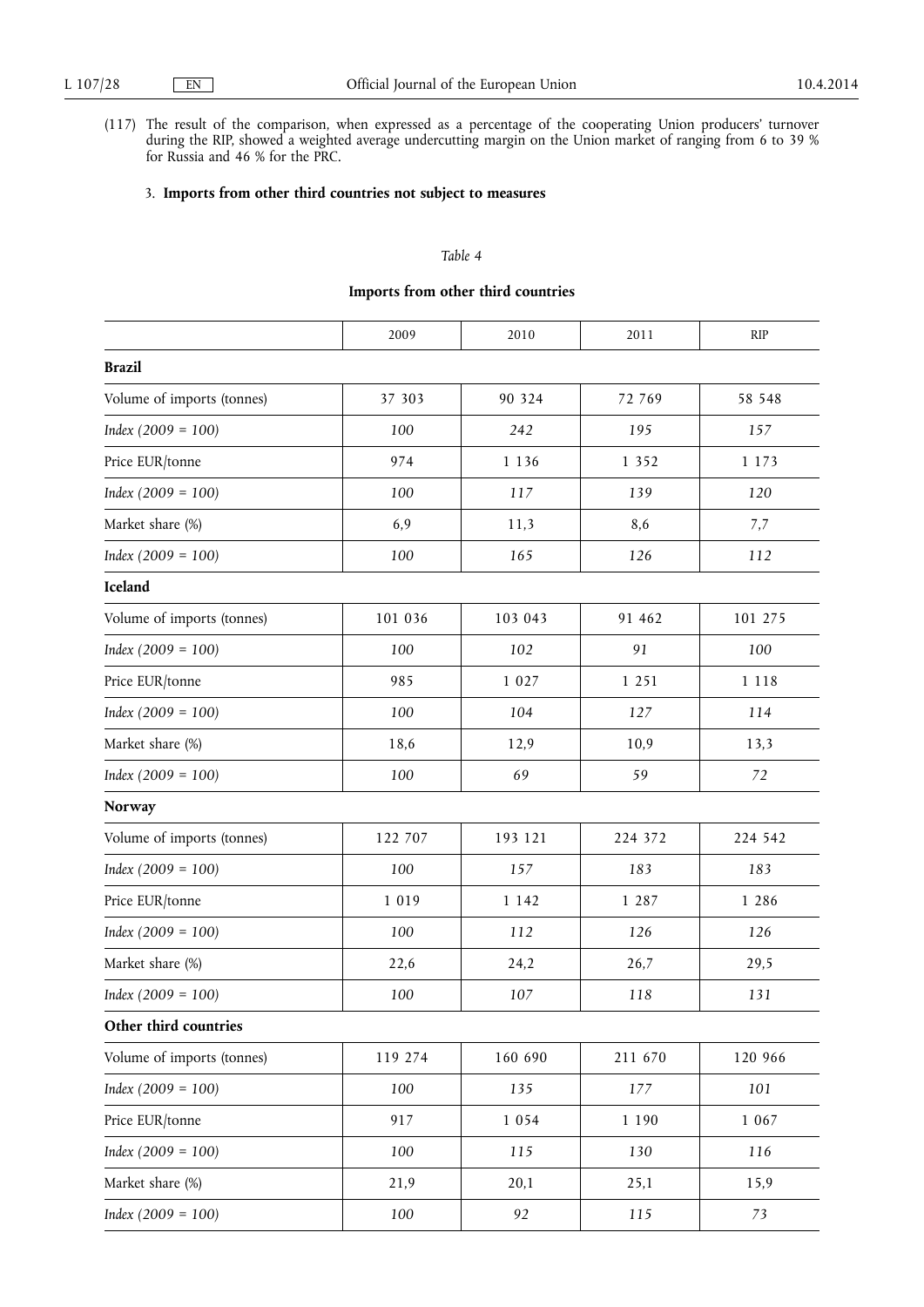|                              | 2009    | 2010    | 2011    | <b>RIP</b> |
|------------------------------|---------|---------|---------|------------|
| <b>Total third countries</b> |         |         |         |            |
| Volume of imports (tonnes)   | 380 320 | 547 178 | 600 273 | 505 331    |
| $Index (2009 = 100)$         | 100     | 144     | 158     | 133        |
| Price EUR/tonne              | 974     | 1 0 9 3 | 1 2 5 5 | 1 1 8 7    |
| $Index (2009 = 100)$         | 100     | 112     | 129     | 122        |
| Market share (%)             | 69,9    | 68,5    | 71,3    | 66,5       |
| $Index (2009 = 100)$         | 100     | 98      | 102     | 95         |
| Source: Eurostat             |         |         |         |            |

- (118) Import volumes from third countries into the Union market increased by 33 % during the period considered which followed the increasing trend in consumption. Market share of the third countries imports remained relatively stable in the period considered circling around 70 % of the Union consumption, with a slight decline in the RIP. However, the geographical structure of the imports was more changeable with a noticeable increase of imported volumes and market shares of Brazil and Norway which countries seem to have benefited mainly from the increase of the consumption.
- (119) Average prices of imports from the third countries increased by 22 % over the period considered and they stay far above the level of prices of imports from the PRC and Russia.

## 4. **Economic situation of the Union industry**

- (120) In accordance with Article 3(5) of the basic Regulation, the Commission examined all economic factors and indices having a bearing on the state of the Union industry.
- (121) For the purpose of the injury analysis, the economic situation of the Union industry is assessed on the basis of such indicators as production, production capacity, capacity utilization, sales volume, market share and growth, employment, productivity, magnitude of actual dumping margin and recovery from past dumping, average unit prices, unit cost, profitability, cash flow, investments, return on investments and ability to raise capital, stocks and labour costs.

## (a) *Production, production capacity and capacity utilisation*

(122) The Union industry's production increased significantly during the period considered. This increase was the most pronounced between 2009 and 2011 when production increased by 178 %. It remained stable afterwards in the RIP. It is recalled that the starting year of the period considered was exceptional due to the economic crisis, hence it was characterized by unusually low level of production. Indeed, notwithstanding a significant recovery after 2009, it should be recalled that the Union industry's production still did not reach the starting level of the original investigation (year 2003), during which production was reported above 270 thousand tonnes.

#### *Table 5*

# **Total Union industry' production**

|                      | 2009   | 2010    | 2011    | <b>RIP</b> |
|----------------------|--------|---------|---------|------------|
| Production (tonnes)  | 81 147 | 192 495 | 225 376 | 224 540    |
| $Index (2009 = 100)$ | 100    | 237     | 278     | 277        |

*Source:* Questionnaire replies and review request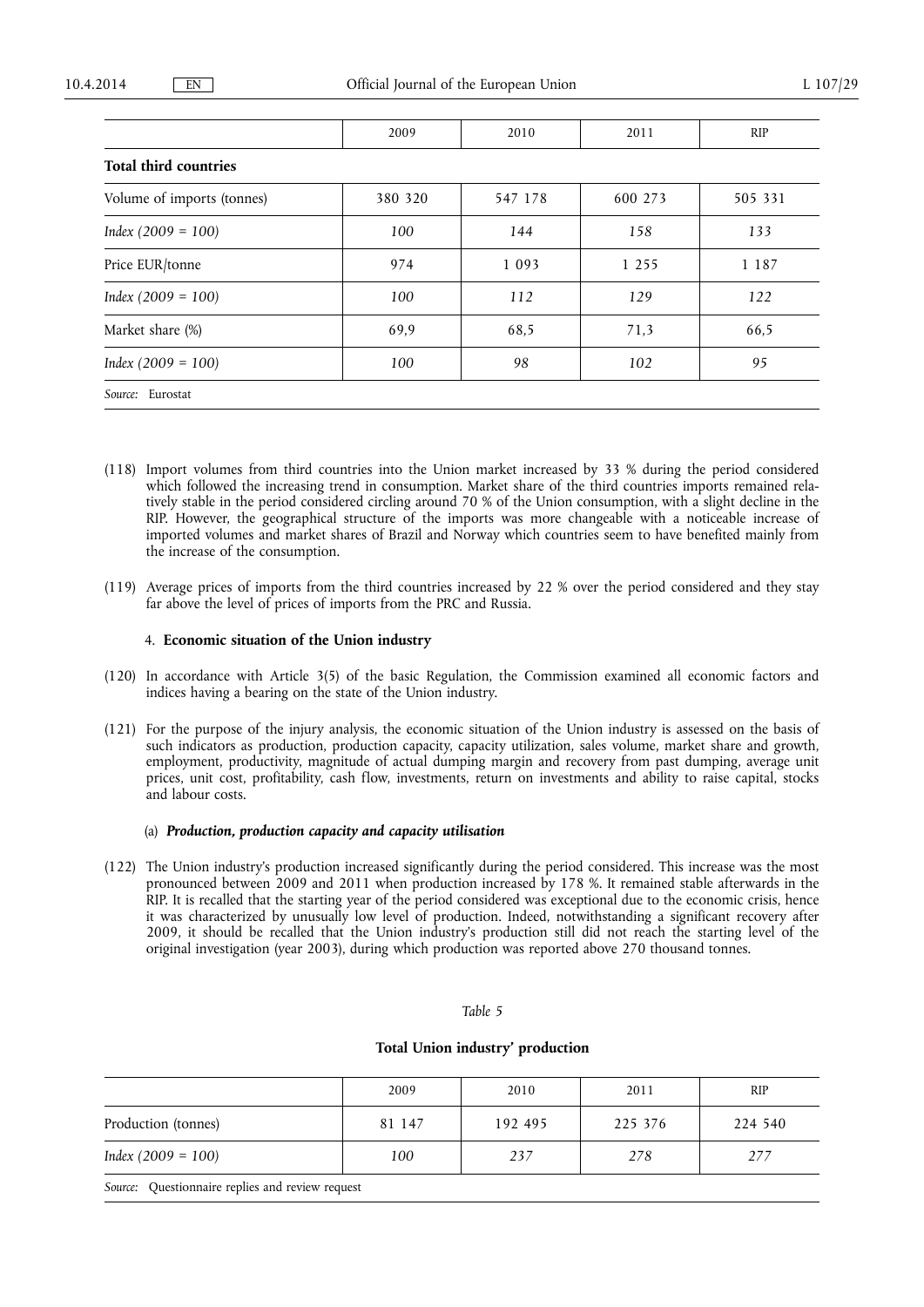(123) Production capacity remained relatively stable during the period considered with a slight increase in the RIP. As production increased significantly in the period 2009-2011, capacity utilisation showed an overall increase of 179 %. This trend changed in the RIP where capacity utilization decreased. This negative change however resulted not from the decrease in actual production but from increase in the capacity itself.

#### *Table 6*

#### **Production capacity and capacity utilisation**

|                                                  | 2009    | 2010    | 2011    | <b>RIP</b> |
|--------------------------------------------------|---------|---------|---------|------------|
| Production capacity (tonnes)                     | 301 456 | 301 456 | 299 914 | 324 884    |
| $Index (2009 = 100)$                             | 100     | 100     | 99      | 108        |
| Capacity utilisation (%)                         | 27      | 64      | 75      | 69         |
| $Index (2009 = 100)$                             | 100     | 237     | 279     | 257        |
| Source: Questionnaire replies and review request |         |         |         |            |

# (b) *Sales volume, market share and growth*

(124) The sales volume of the Union industry on the Union market to unrelated customers (established on a basis of sales to both related and unrelated customers in the Union) followed the trend of consumption in the years from 2009 to 2011. Further sudden jump in RIP results from shift of the Union industry's sales from related to unrelated customers in the Union which was noted in this year. This was due to a change in the corporate structure in one Union producer.

#### *Table 7*

## **Union industry's sales to unrelated customers**

|                                                  | 2009   | 2010    | 2011    | <b>RIP</b> |
|--------------------------------------------------|--------|---------|---------|------------|
| Volume (tonnes)                                  | 60 257 | 113 048 | 122 860 | 191 525    |
| $Index (2009 = 100)$                             | 100    | 188     | 204     | 318        |
| Source: Questionnaire replies and review request |        |         |         |            |

(125) As sales volumes on the Union market followed the trend of consumption, the Union industry's market share after an initial jump in 2010 remained relatively stable in the period considered with a slightly increasing trend.

# *Table 8*

## **Union industry's market share**

|                                         | 2009 | 2010 | 2011 | <b>RIP</b> |
|-----------------------------------------|------|------|------|------------|
| Union industry market share (%)         | 14   | 21   | 22   | 25         |
| $Index (2009 = 100)$                    | 100  | 155  | 165  | 187        |
| Source: Questionnaire replies, Eurostat |      |      |      |            |

(126) As indicated in recital (111) above, the Union consumption was growing by 40 % between 2009 and RIP. The Union industry managed to benefit from this growth by increasing its sales volumes and market share during the same period.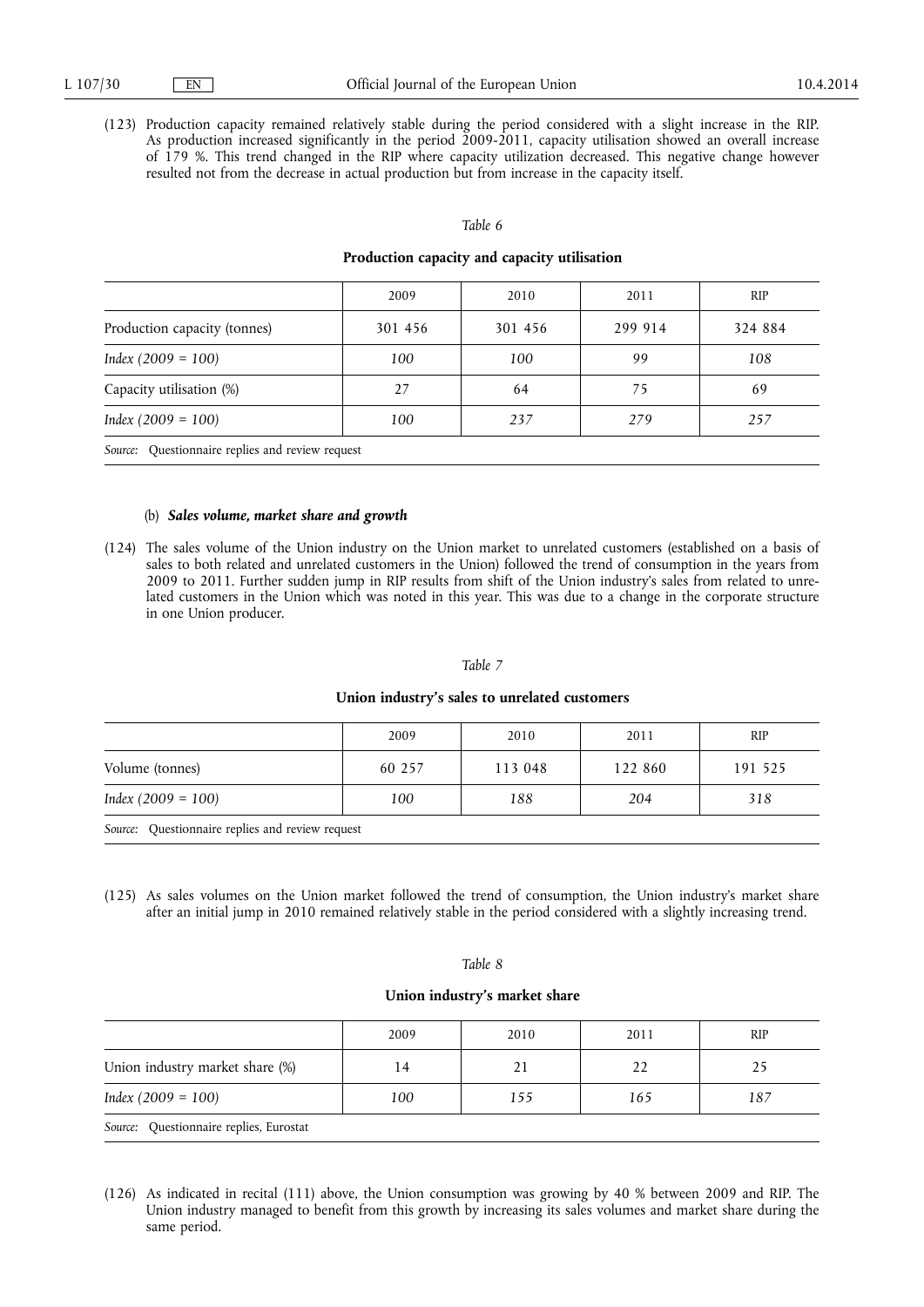### (c) *Employment and productivity*

(127) Employment of the Union industry related to the product concerned increased by almost 50 % in the period considered. This increase in the number of employees was at the same time accompanied with even higher increase of productivity, measured as output (tonne) per person employed per year, which accounted for 86 % in the same period.

# *Table 9*

## **Employment and productivity**

|                              | 2009 | 2010 | 2011 | <b>RIP</b> |
|------------------------------|------|------|------|------------|
| Number of employees          | 701  | 869  | 1064 | 1042       |
| $Index (2009 = 100)$         | 100  | 124  | 152  | 149        |
| Productivity (unit/employee) | 116  | 222  | 212  | 216        |
| $Index (2009 = 100)$         | 100  | 191  | 183  | 186        |
|                              |      |      |      |            |

*Source:* Questionnaire replies, review request.

# (d) *Magnitude of actual dumping margin and recovery from past dumping*

(128) As indicated in recitals (37) and (87) above the dumping margins of imports from the countries concerned remain high. Analysis of the injury indicators brought evidence that the industry is recovering from the past dumping practices. However, the recovery is recent and a certain decline in some injury indicators such as profitability, cash flow and return on investment was observed in the Union market during the RIP. Furthermore, it should be noted that this positive development takes place under the protection of the current anti-dumping measures. Should the measures be repealed the impact of the actual dumping margins on the Union industry be significant.

## (e) *Average unit selling prices on the Union market and unit costs of production*

(129) The average sales prices of the cooperating Union producers to unrelated customers in the Union increased by 25 % in the years 2009-2011 and then decreased again in the RIP. These moves of prices reflect in general changes of costs of raw materials and energy during the same period. A similar trend i.e. increase in the period of 2009-2011 and decrease in the RIP, can be observed in the selling prices of imports from third countries which hold the major part of the Union market.

#### *Table 10*

## **Selling prices and costs**

|                                                                               | 2009    | 2010    | 2011    | <b>RIP</b> |
|-------------------------------------------------------------------------------|---------|---------|---------|------------|
| Average unit selling price in the Union<br>to unrelated customers (EUR/tonne) | 1 1 3 6 | 1 2 8 2 | 1 4 2 1 | 1 1 5 1    |
| $Index (2009 = 100)$                                                          | 100     | 113     | 125     | 101        |
| Unit cost of production (EUR/tonne)                                           | 1 0 9 4 | 1 0 3 1 | 1 2 2 8 | 1 0 6 3    |
| $Index (2009 = 100)$                                                          | 100     | 94      | 112     | 97         |
| Source: Questionnaire replies                                                 |         |         |         |            |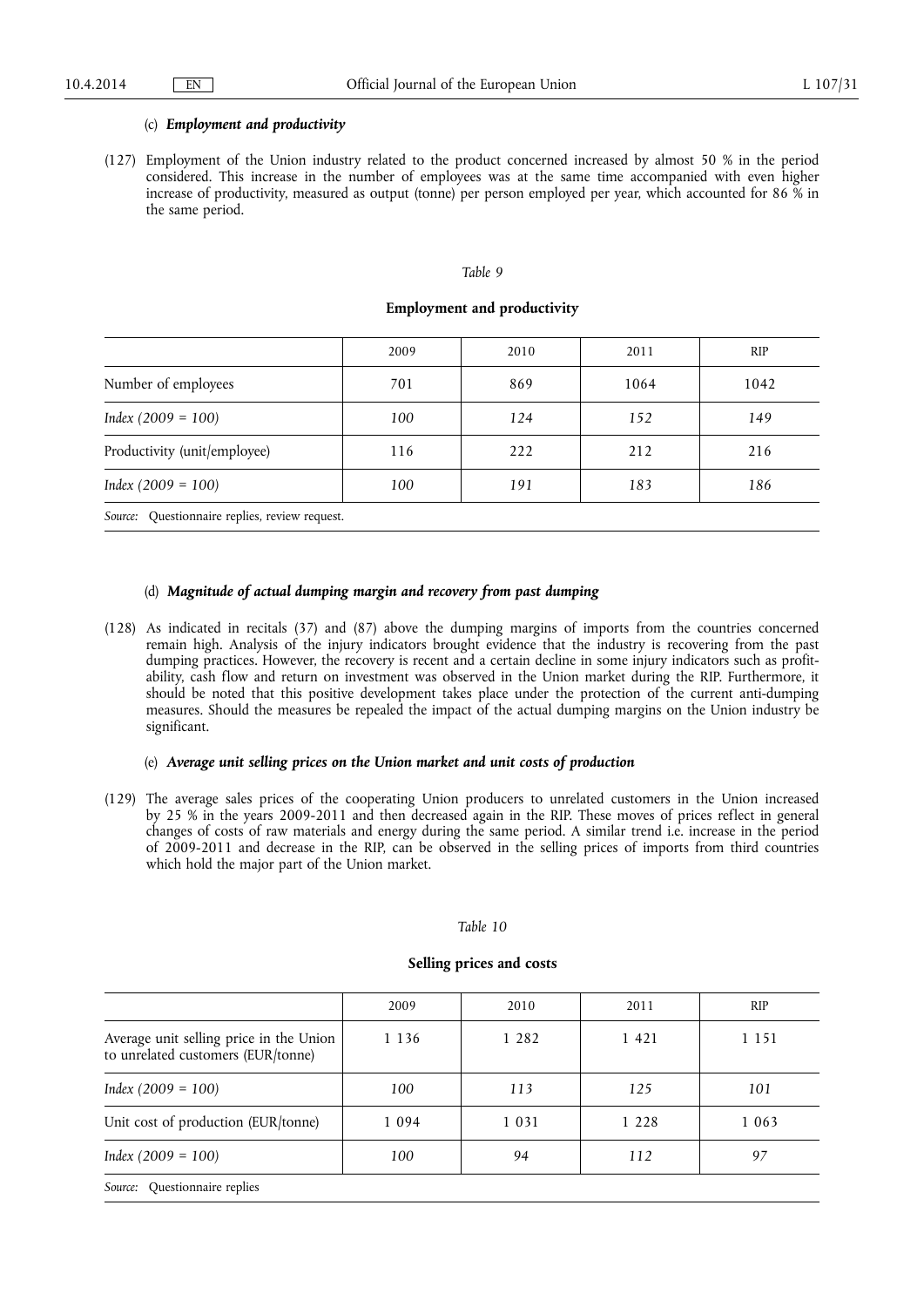#### (f) *Profitability, cash flow, investments, return on investments and ability to raise capital*

(130) During the period considered the Union producers' cash flow, investments, return on investments and their ability to raise capital developed as follows:

## *Table 11*

|                                                                                          | 2009          | 2010       | 2011       | RIP        |
|------------------------------------------------------------------------------------------|---------------|------------|------------|------------|
| Profitability of sales in the Union to<br>unrelated customers (% of sales turn-<br>over) | 2,3           | 27,0       | 18,3       | 7.4        |
| Cash flow (EUR)                                                                          | 4 5 5 4 7 1 4 | 44 888 689 | 39 959 668 | 19 353 017 |
| Investments (EUR)                                                                        | 26 599 036    | 20 962 570 | 25 274 658 | 27 076 802 |
| $Index (2009 = 100)$                                                                     | 100           | 79         | 95         | 102        |
| Return on investments (%)                                                                | $-62,6$       | 159,2      | 58,3       | 24,8       |
| Questionnaire replies<br>Source:                                                         |               |            |            |            |

#### **Profitability, cash flow, investment, return on investment**

- (131) The profitability of the cooperating Union producers was established by expressing the pre-tax net profit of the sales of the like product to unrelated customers in the Union as a percentage of the relevant turnover. In 2009, the profit margin was very low, and also negative for some Union producers; however, it started to recover in 2010, in line with an increase in consumption and sales. It should be noted, however, that in the RIP the profit margin is decreasing despite the fact that sales volumes of the cooperating Union industry (also considering the changes in the corporate structure) remained stable. This raises concerns regarding the future evolution of the profit margins of the EU industry.
- (132) Cash flow, which is the ability of the industry to self-finance its activities and which was calculated on the basis of operations, was positive in all the period considered. However, this indicator only improved in 2010; afterwards, in in the two following years, it deteriorated considerably. The investigation also showed that the deterioration in the cash flow was more pronounced for the smaller Union producers. This raises concerns as to the ability of the EU industry to carry on the necessary self-financing of its activities in the current economic context.
- (133) The evolution of profitability and cash flow during the period considered affected the ability of the cooperating Union producers to invest in their activities. As a result, the level of investment remains relatively high and stable during the period considered. Return on investment, expressed as the profit in percentage of the net book value of the investments, only became positive after 2009. However, following the trend in profitability and cash flow, this indicator also reached its peak in 2010 and has constantly decreased in the years 2011-2012.
- (134) In the light of the above, it can be concluded that, although the financial performance of the cooperating Union producers remained sound through most of the period considered, it started deteriorating towards the end of that period, in particular, during the RIP. As shown by Table 11, the profitability of EU sales dropped significantly and the cash flow generated by the Union industry was lower than the value of investments, thus indicating that the industry had to recur to external financing in the RIP.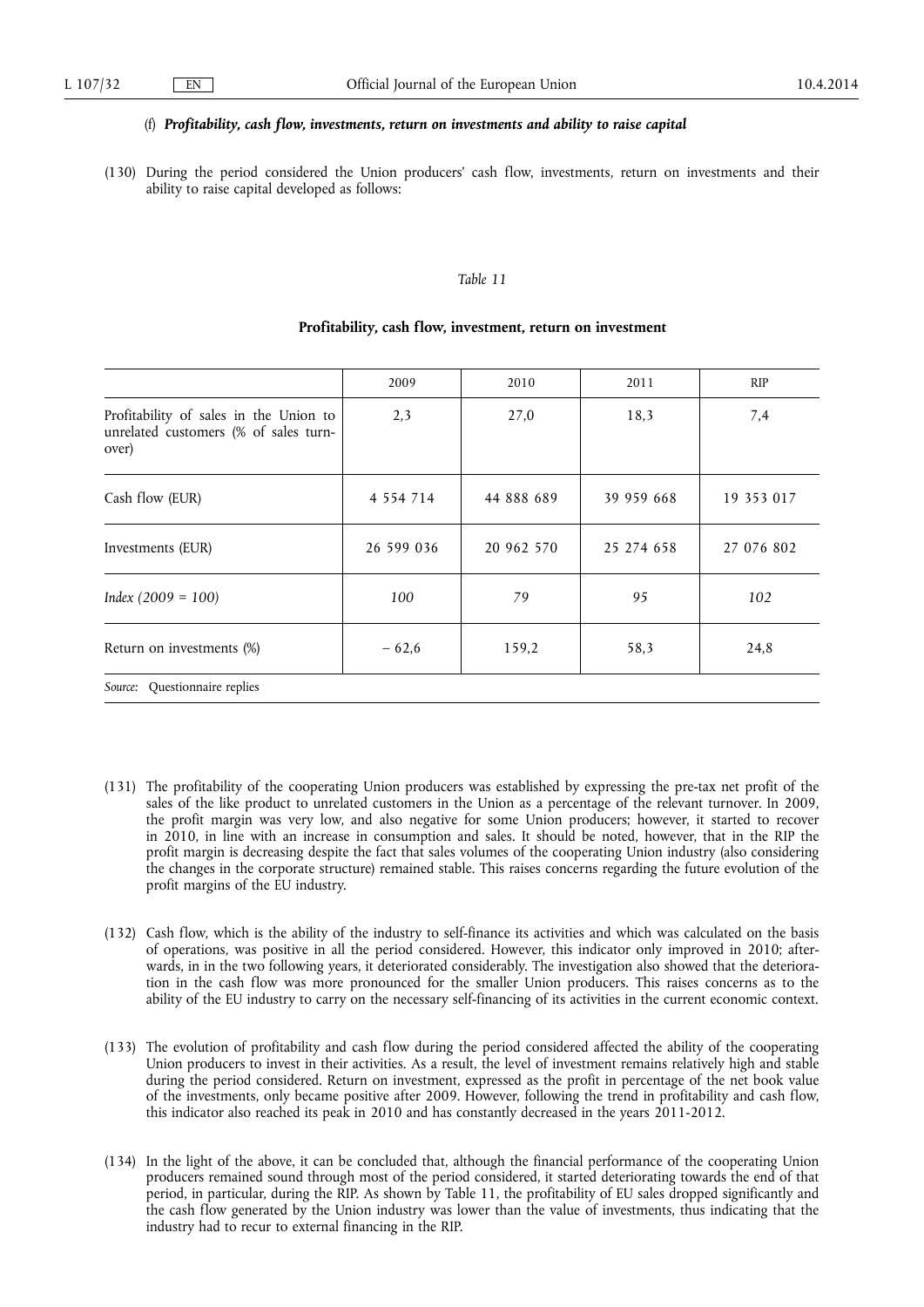(135) At the same time, concerns on the ability to raise capital were reported. This factor might constitute a critical element of fragility of the Union industry should the measures be let to expire. In the present economic situation, it is likely that the Union industry would have problems to find the financial means to face the return of dumped imports from the countries concerned and again could be plunged into serious injury in a very short time-frame. This is a particular concern for the SME's which are part of the Union industry.

#### (g) *Stocks*

(136) Although the level of closing stocks of the cooperating Union producers increased by 32 % between 2009 and the RIP, it decreased in proportion to the production levels and is not considered by the producers as abnormally high.

#### *Table 12*

#### **Closing stock**

|                               | 2009   | 2010   | 2011   | <b>RIP</b> |
|-------------------------------|--------|--------|--------|------------|
| Closing stock (tonnes)        | 23 946 | 21 214 | 26 117 | 31 504     |
| $Index (2009 = 100)$          | 100    | 89     | 109    | 132        |
| Source: Questionnaire replies |        |        |        |            |

#### (h) *Labour costs*

(137) Whilst the number of people employed by the cooperating Union producers increased by almost 50 % in the period considered, their average wages remained stable in this period.

#### *Table 13*

#### **Labour costs**

|                                            | 2009   | 2010   | 2011   | <b>RIP</b> |
|--------------------------------------------|--------|--------|--------|------------|
| Average labour costs per employee<br>(EUR) | 29 705 | 30 296 | 28 991 | 29 837     |
| $Index (2009 = 100)$                       | 100    | 102    | 98     | 100        |
|                                            |        |        |        |            |

*Source:* Questionnaire replies

#### CONCLUSION ON THE SITUATION OF THE UNION INDUSTRY

- (138) The investigation showed that the imports of low-priced dumped products from the countries concerned decreased on the Union market after the imposition of the original measures in 2008. This allowed the Union industry to achieve high level of production, increase its sales volume, market share and profitability and to improve its overall financial situation.
- (139) It is therefore concluded that the Union industry did not suffer material injury during the RIP. However, given the decline in consumption and the deterioration in certain financial indicators during the RIP such as profitability, cash flow and return on investment the situation of the Union industry is still vulnerable.

## F. **LIKELIHOOD OF RECURRENCE OF INJURY**

## 1. **Preliminary remarks**

(140) To assess the likelihood of recurrence of injury if the measures were allowed to lapse, the potential impact of the Chinese and Russian imports on the Union market and the Union industry was analysed in accordance with Article 11(2) of the basic Regulation.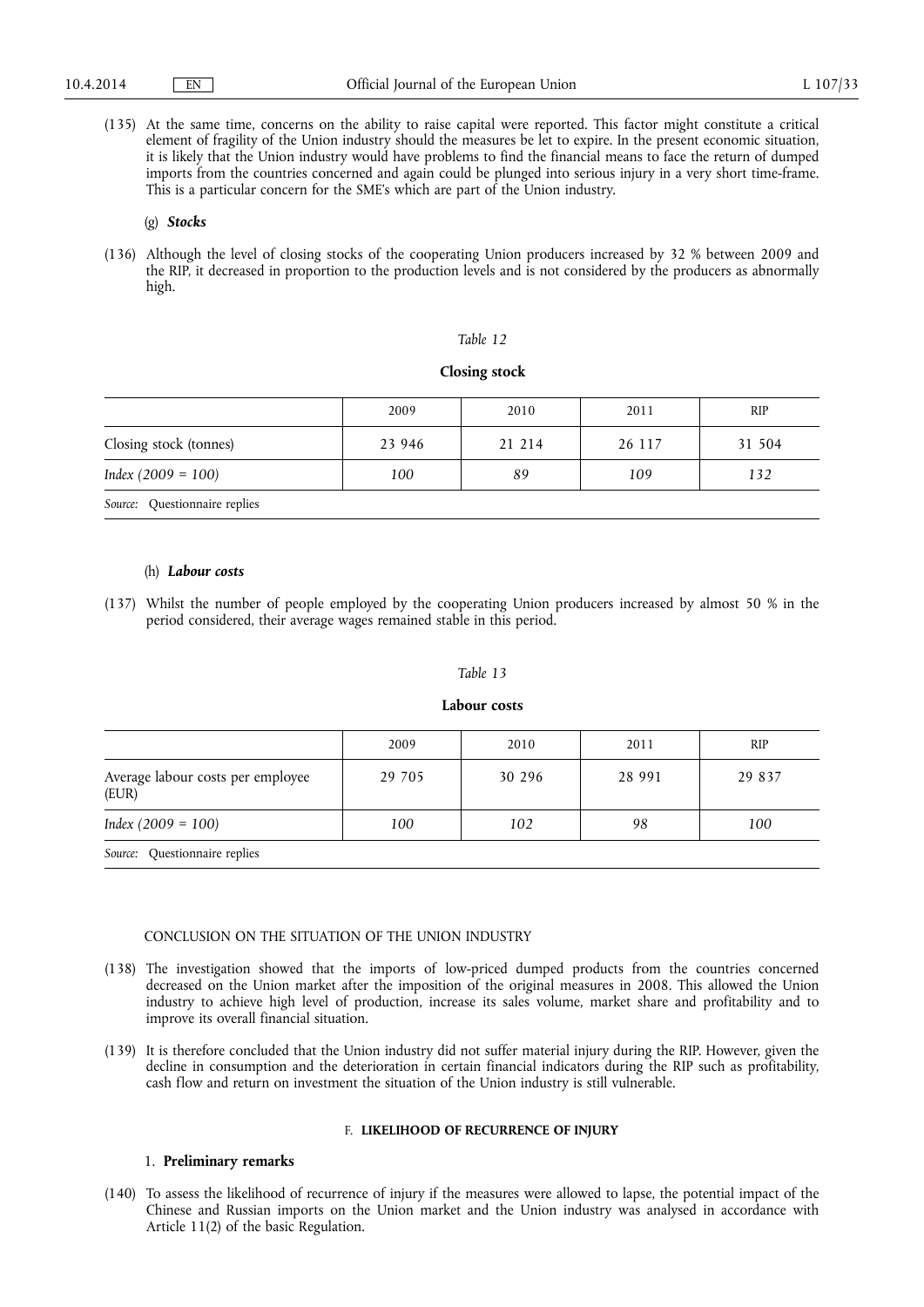(141) The analysis focused on the consumption trend of the Union market, spare capacity, trade flows and attractiveness of the Union market, and pricing behaviour of the countries concerned.

#### 2. **Consumption in the Union**

- (142) The consumption of the product concerned in the Union has decreased by 10 % in the RIP compared to the previous year. This, at the same time, is a reduction of more than 25 % compared with pre-crisis level of 2007. The fall in the consumption of the product concerned is driven by declining steel production in the Union and a further decline in the next years can be expected. This will be challenging for the Union industry which will be confronted with a highly competitive environment. It is thus considered that the presence of low-priced dumped imports from the PRC and Russia cannot be tolerated. It will exercise a downward pressure on the prices in the market and will distort competition and as a consequence will cause substantial material injury to the Union producers.
	- 3. **Spare capacity, trade flows and attractiveness of the Union market, and pricing behaviour of the countries concerned**

#### (a) *The PRC*

- (143) It has to be noted that total capacity of the production of the product concerned in the PRC is estimated at 10-11 million tonnes which is higher than the global consumption of FeSi. At the same time overall capacity utilization reaches around 50 %.
- (144) Chinese worldwide export of FeSi was relatively stable during the period considered, at a level of 0,8 million tonnes. This level of exports is mainly a result of export restrictions as described in recital (41). However, the Union has no control over these mechanisms and the export restrictions can be removed by the Chinese government at any moment, leaving the Union market under the serious threat of flooding by the export of the product concerned from China.
- (145) Even if the export restrictions remain untacked, it should be emphasized that the current volumes of Chinese worldwide exports are higher than total consumption in the Union.
- (146) It can be reasonably expected, as a consequence to the attractiveness of the EU market described in recitals (40-49) above, that should the measures be repealed at least part of the current Chinese export would be redirected to the Union market, especially that very soon it will meet additional competition on its traditional Asian markets due to the development of additional capacity of production in Malaysia as explained in recital (44) above.
- (147) Expiry of the anti-dumping duties combined with tougher competition in Asia will definitely make Union market an attractive target for the Chinese exporters. In this context it is recalled that before imposition of the measures China was a major exporter to the Union market.
- (148) Finally, the current level of the Chinese export prices, the magnitude of dumping margin found, and the existence of significant price undercutting confirm that in the absence of the anti-dumping measures unfair competition by the Chinese export will recur leading to material injury to the Union industry.

#### (b) *Russia*

(149) During the review investigation it was established that the production of the product concerned in Russia in the RIP amounted to 633 thousand tonnes while the capacity of production is estimated to 900 thousand tonnes. This leaves around 267 thousand tonnes of spare capacity, which is itself enough to supply one third of the Union's demand.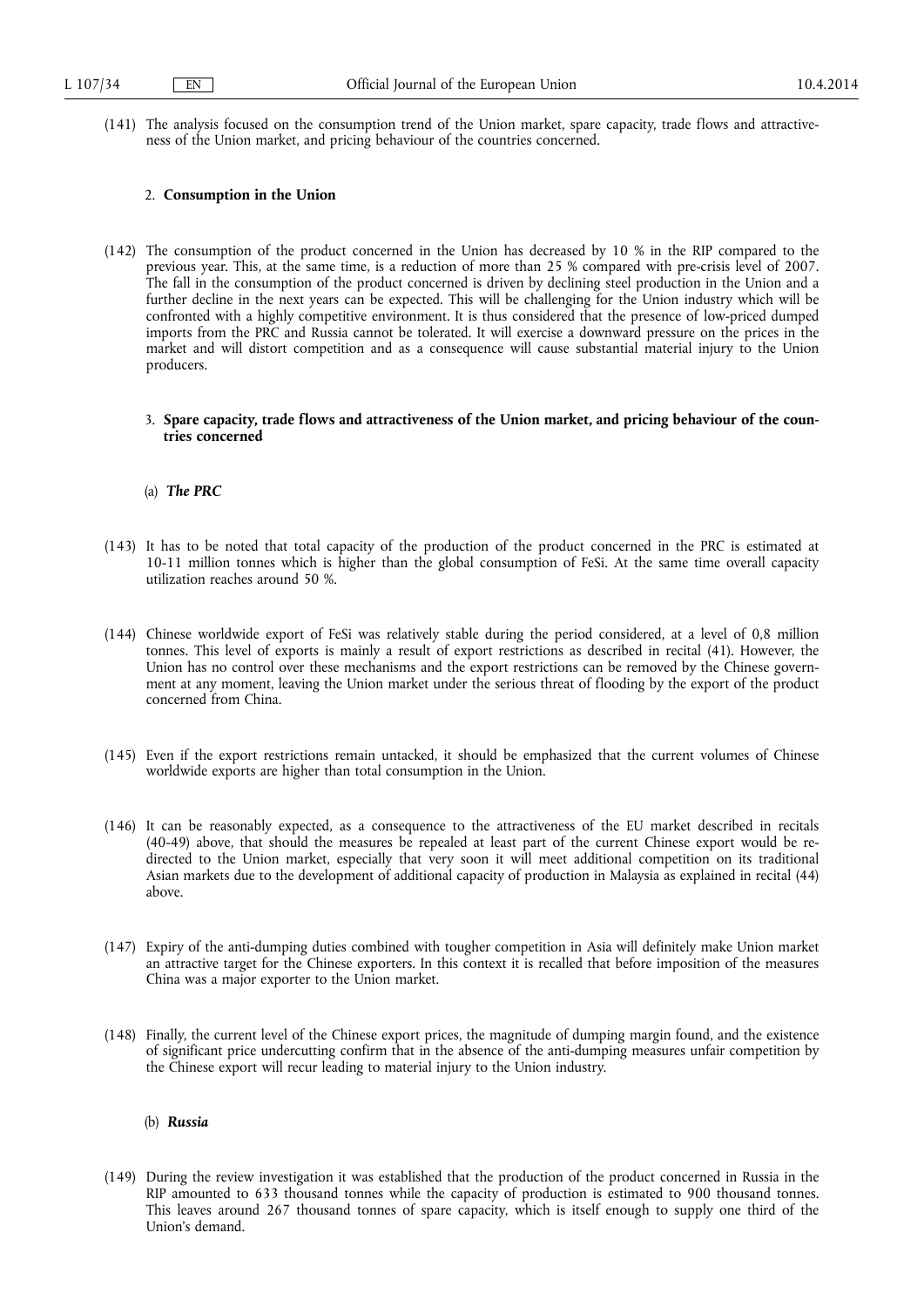- (150) With regard to Russian export of the product concerned it should be noted that Russia is currently exporting 73 % of its production. Besides the Union, its other traditional export markets are US, Japan and South Korea. In view of the increased competition on the Asian markets, as described in recital (44) above, there are strong indications that most of these trade flows will be re-directed to the Union should the anti-dumping measures be repealed. This effect might be further accentuated should the currently running US anti-dumping investigation on imports from Russia (as a result of the investigation initiated in July 2013) lead to the imposition of measures.
- (151) On this point, one exporting producer from Russia has claimed that the imposition of the duties in the US on ferro-silicon originating from Russia is unlikely. Some unofficial findings from the ongoing investigation were provided in order to support this claim. However, the producer does not provide any documental evidence supporting its claims and given that the US anti-dumping investigation has been initiated and is still ongoing, imposition of measures cannot be ruled out.
- (152) Expiry of the anti-dumping duties combined with tougher competition in their main export markets will make Union market an attractive target for the Russian exporters. In this context it is recalled that before imposition of the measures Russia was a major exporter to the Union market and it is still present there despite five years of the measures.
- (153) Finally, it should be underlined that the Russian threat in terms of volumes is supplemented by its pricing policy on its export markets. Both the original investigation and the current expiry review have shown that Russian dumping practice seems to be structural: its export price is systematically below that of the Russian domestic market. Moreover, the current investigation confirms that prices of Russian imports are still undercutting the sales prices of the Union producers.

## 4. **Conclusion**

- (154) In view of the findings of the investigation, namely the spare capacity available in the countries concerned, the continuation of dumping and the limited ability of the Chinese and Russian exporters to sell in other main third countries markets which increases the attractiveness of the Union market, it is considered that the repeal of the measures would weaken the position of the Union industry in their core market and the injury suffered would recur due to likely Chinese and Russian imports at dumped prices.
- (155) There are no reasons to believe that the improvement of the performance of the Union industry due to the measures in force would remain or strengthen if the measures were repealed. On the contrary, there are favourable conditions for a likely shift of the imports from the countries concerned to the Union market at dumped prices and in considerable volumes and that would likely undermine the positive developments in the Union market reached over the period considered. The likely dumped imports would be able to exercise pressure on the Union industry's sales prices and make it lose market share and as a consequence would negatively impact the Union industry's financial performance which is still vulnerable.
- (156) On this point, we have received a comment from a Russian exporting producer, which argues that the recurrence of injury cannot be based on the simple possibility of recurrence of injury, but rather on the likelihood of it. However, the investigation has shown a series of factual elements, including the fact that dumping practices from Russian producers have not ceased to exist, and the existence of spare capacity in Russia. Moreover, it is a fact that the Union consumption is lower in the RIP than before the original investigation. Finally, on the global level, more output of the product is expected, especially on the Asian market. These elements considered together lead to a reasonable certainty that, on the basis of the facts available, should the measures be left to expire, the Union industry would again suffer injury from dumped imports.

# G. **UNION INTEREST**

## 1. **Introduction**

(157) In accordance with Article 21 of the basic Regulation, it was examined whether the maintenance of the existing measures would be against the Union interest as a whole. The determination of the Union interest was based on an appreciation of the various interests involved, i.e. those of the Union industry, of importers and of users. The interested parties were given the opportunity to make their views known pursuant to Article 21(2) of the basic Regulation.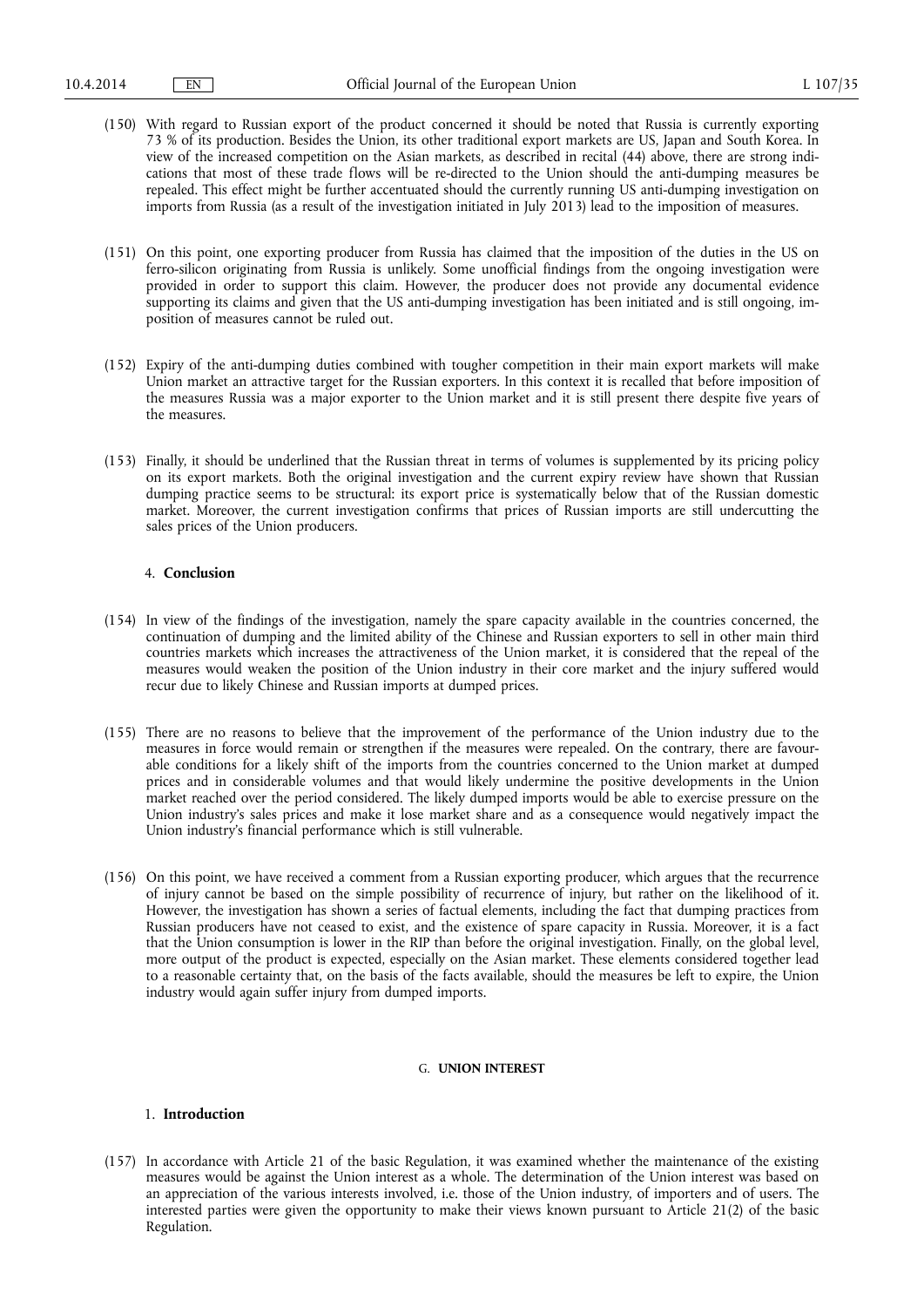(158) As this investigation is a review of the existing measures, it allowed for assessment of any undue negative impact of the existing anti-dumping measures on the interested parties.

#### 2. **Interest of the Union industry**

(159) It was concluded in recital (154) above that the Union industry would be likely to experience a serious deterioration of its situation in case the anti-dumping measures were allowed to lapse. Therefore, the continuation of measures would benefit the Union industry because the Union producers should be able to maintain their sales volumes, market share, profitability and overall positive economic situation. By contrast, the discontinuation of the measures would seriously threaten the viability of the Union industry because there are reasons to expect a shift of the Chinese and Russian imports to the Union market at dumped prices and in considerable volumes that would cause recurrence of injury.

## 3. **Interest of users**

- (160) In the current review, the Commission received cooperation from ten users in the Union (foundries and steel producers). Four of the responses consisted of general comments while only six contained complete questionnaire replies. On the basis of these data it was established that the cost of the product concerned has on average impact of about 1 % over the total cost of production of the users, and it does not reach 2 % for any of the cooperating users. Thus, although some of the users were loss making during 2011 and RIP, this cannot be attributed to the existence of the anti-dumping duties on imports of FeSi.
- (161) It should be considered that the market share of China and Russia during the original investigation was about 40 % of the Union market, and the duties for these two countries range from 15,6 % to 31,2 %. Therefore, the potential impact of the expiry of the duties could be estimated as a cost saving on average not higher than 0,1 % (calculated on the basis of market share of 40 % for the countries under measures and an average ad valorem duty of 20 %). For this reason, it is unlikely that the expiry of the duty would have an effect on the return to profitability of the users which have suffered losses during the last two years of the period considered. Furthermore, due to the nature of the product as well as the several sources of supplies available on the market users can easily switch suppliers.

# 4. **Interest of importers**

(162) All known importers were informed about the initiation of the review. No importer of the product concerned replied to the sampling questionnaire attached to the notice of initiation. The investigation revealed that importers can easily buy from different sources that are currently available on the market, in particular from the Union industry and major third countries' exporters selling at non-dumped prices. Also, in absence of interest from importers, it was concluded that it would not be against their interest to maintain measures.

# 5. **Conclusion**

(163) In view of the above, it is concluded that there are no compelling reasons of Union interest against the maintenance of the current anti-dumping measures.

# H. **ANTI-DUMPING MEASURES**

- (164) All parties were informed of the essential facts and considerations on the basis of which it was intended to recommend that the existing measures be maintained. They were also granted a period to submit comments subsequent to that disclosure. The submissions and comments were duly taken into consideration where warranted.
- (165) It follows from the above that, as provided for by Article 11(2) of the basic Regulation, the anti-dumping measures applicable to imports of ferro-silicon originating in the PRC and Russia, imposed by Council Regulation (EC) No 172/2008 should be maintained.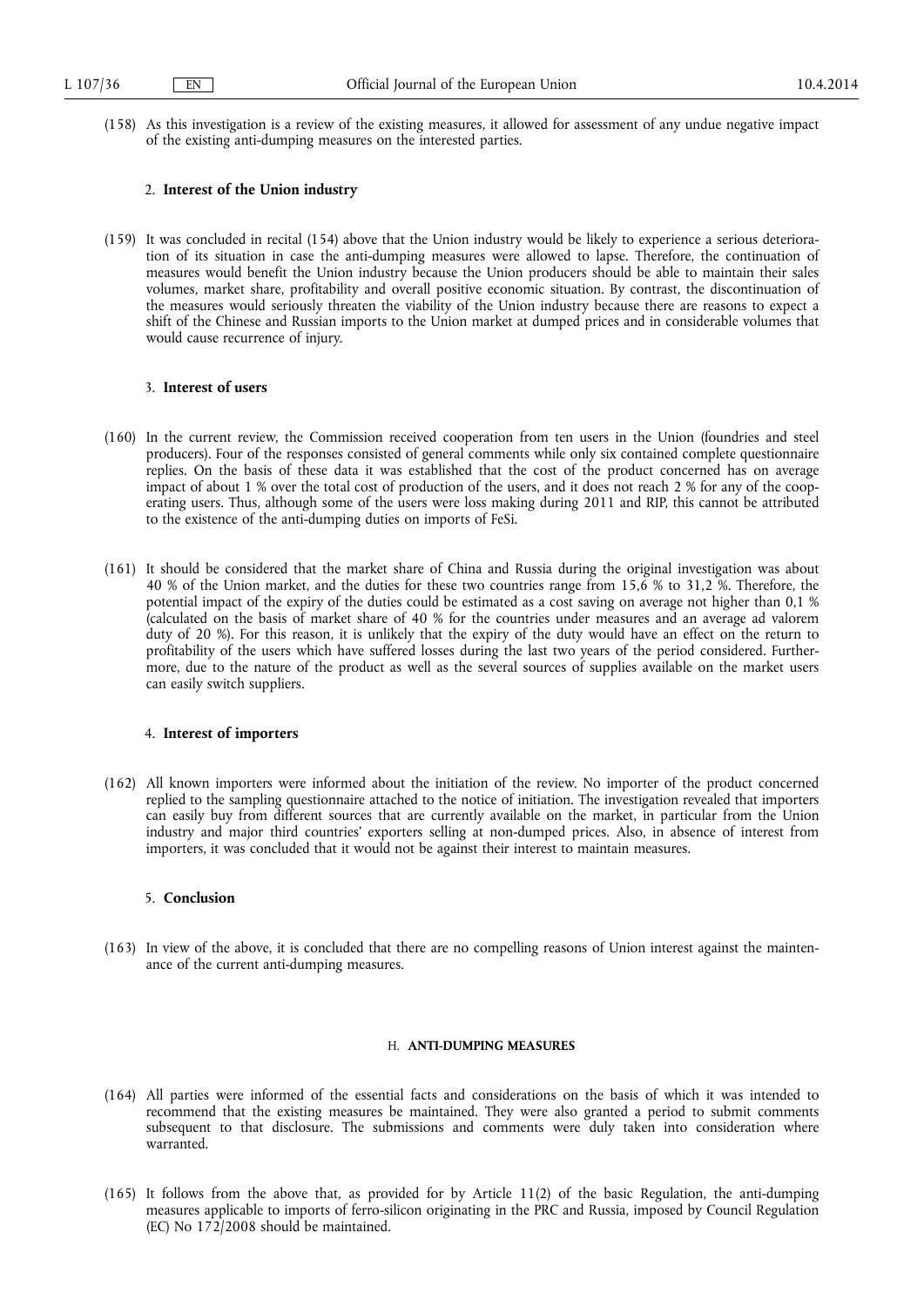- (166) In order to minimise the risk of circumvention due to the high difference in the duty rates, it is considered that special measures are needed in this case to ensure the proper application of the anti-dumping duties. These special measures, which only apply to companies for which an individual duty rate is introduced, include the following: the presentation to the customs authorities of the Member States of a valid commercial invoice, which shall conform to the requirements set out in the Annex to this Regulation. Imports not accompanied by such an invoice shall be made subject to the residual anti-dumping duty applicable to all other producers,
- (167) The Committee established by Article 15(1) of the basic Regulation did not deliver an opinion.

HAS ADOPTED THIS REGULATION:

# *Article 1*

1. A definitive anti-dumping duty is hereby imposed on imports of ferro-silicon, currently falling within CN codes 7202 21 00, 7202 29 10 and 7202 29 90 and originating in the People's Republic of China and Russia.

2. The rate of the definitive anti-dumping duty applicable to the, net free-at-Union-frontier price, before duty, of the products described in paragraph 1, and manufactured by the companies listed below shall be as follows:

| Country           | Company                                                       | Anti-Dumping<br>Duty Rate (%) | TARIC Additional<br>Code |
|-------------------|---------------------------------------------------------------|-------------------------------|--------------------------|
| The People's      | Erdos Xijin Kuangye Co. Ltd, Qipanjing Industry Park          | 15,6                          | A829                     |
| Republic of China | Lanzhou Good Land Ferroalloy Factory Co., Ltd, Xicha<br>Villa | 29,0                          | A830                     |
|                   | All other companies                                           | 31,2                          | A999                     |
| Russia            | Bratsk Ferroalloy Plant, Bratsk                               | 17,8                          | A835                     |
|                   | All other companies                                           | 22,7                          | A999                     |

3. The application of the individual duty rates specified for the companies mentioned in paragraph 2 shall be conditional upon presentation to the customs authorities of the Member States of a valid commercial invoice, which shall conform to the requirements set out in the Annex. If no such invoice is presented, the duty rate applicable to 'all other companies' shall apply.

4. Unless otherwise specified, the provisions in force concerning customs duties shall apply.

*Article 2* 

This Regulation shall enter into force on the day following that of its publication in the *Official Journal of the European Union*.

This Regulation shall be binding in its entirety and directly applicable in all Member States.

Done at Brussels, 9 April 2014.

*For the Commission The President*  José Manuel BARROSO